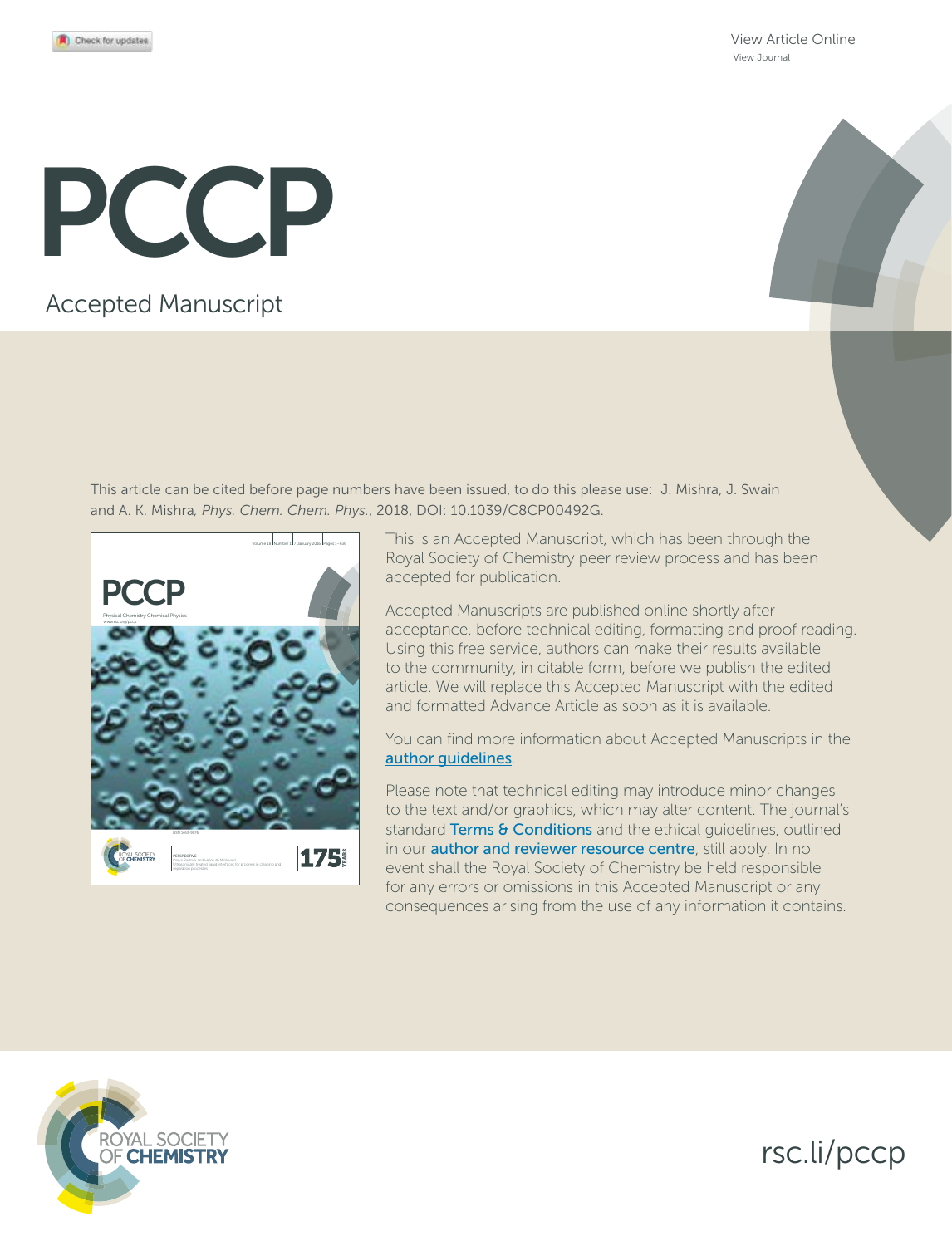Published on 20 March 2018. Downloaded by Fudan University on 26/03/2018 10:41:36.

# Probing the Temperature Dependent Changes of the Interfacial **Hydration and Viscosity of Tween20: Cholesterol(1:1) Niosome Membrane using Fisetin as a Fluorescent Molecular Probe**

Jhili Mishra, Jitendriya Swain and Ashok Kumar Mishra\*

*mishra@iitm.ac.in* 

 *Department of Chemistry, Indian Institute of Technology Madras, Chennai 600036 India* 

#### **Abstract**

A detailed photophysical study of fisetin in Tween20:cholesterol(1:1) niosome membrane has been carried out. Fisetin is found to partition well into the Tween20:cholesterol(1:1) niosome membrane at low temperature ( $K_p = 2.7 \times 10^4$  M<sup>-1</sup> at 10 °C). Cetylpyridinium chloride (CPC) quenching study confirms the location of fisetin molecules in the interfacial domain of Tween20:cholesterol(1:1) niosome membrane. The emission from the prototropic forms of fisetin (neutral form, excited state anion, ground state anion and phototautomer form) is found to sensitively reflect the local heterogeneities in Tween20:cholesterol(1:1) niosome membrane. The shifting in anionic emission maximum with variation in temperature shows the sensitivity of fisetin towards the water accessibility at the interfacial domain of Tween20:cholesterol(1:1) niosome membrane. Zeta potential value confirms that there is no role of surface charge on the multiple prototropism of fisetin in Tween20:cholesterol(1:1) niosome membrane. The microviscosity changes with temperature, as reflected in fluorescence anisotropy values of FT\*, give information about the temperature induced changes in the motional resistance offered by the interfacial domain of the niosomal membrane to small molecules. The temperature dependent fluorescence lifetime study confirms the distribution of FT\* in the two different sites of niosomal interfacial domain i.e water deficient inner site and water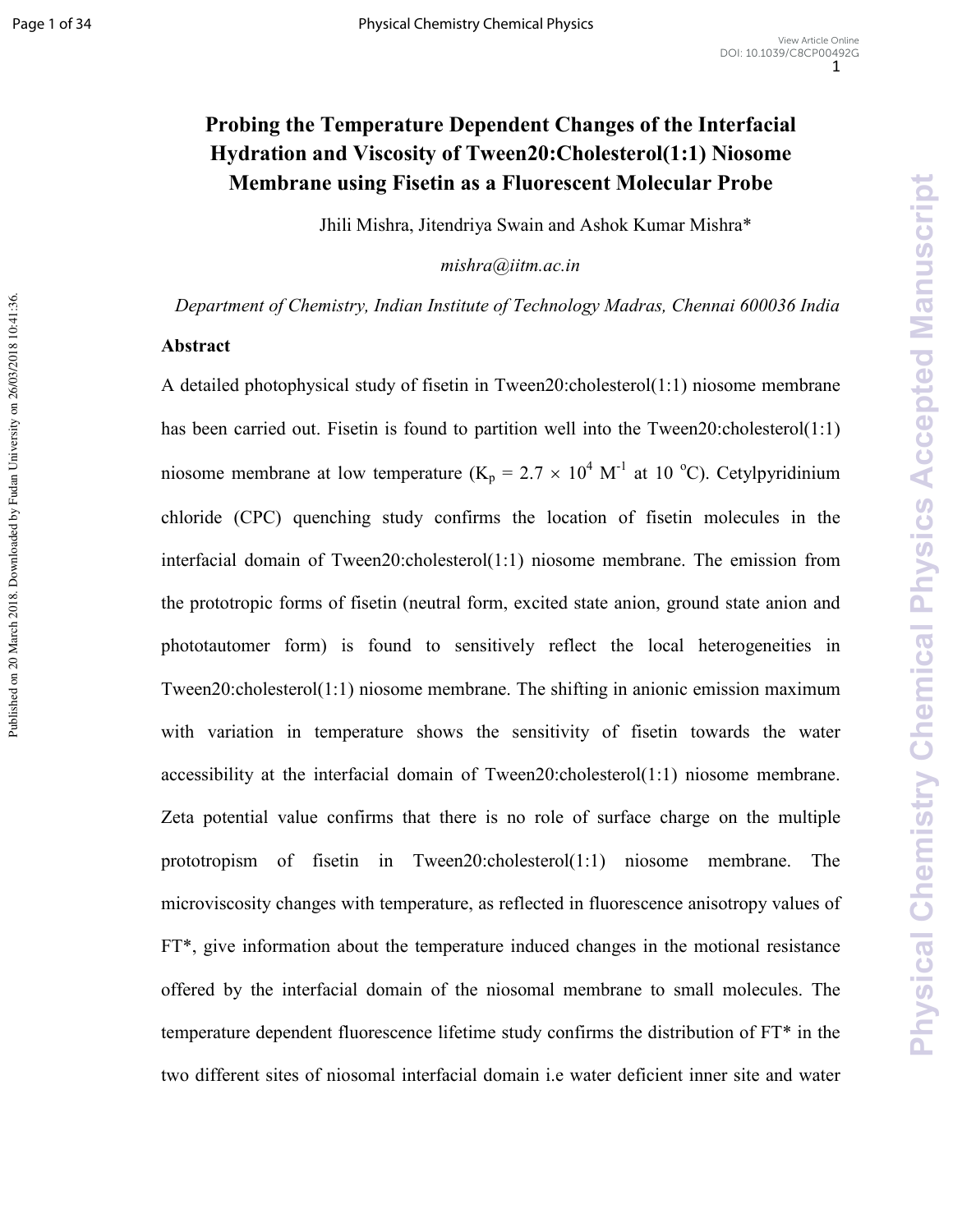Physical Chemistry Chemical Physics Accepted Manuscript

accessible outer site. This heterogeneity in distribution of FT\* is further confirmed through time resolved fluorescence anisotropy decay resulting in two different rotational time constants (faster component of  $\sim 1.04$  ns originates from water accessible outer site and slower component of  $\sim 16.50$  ns originates from water deficient inner site). The interfacial location of fisetin in Tween20:cholesterol(1:1) niosome membrane has an important implication with regards to antioxidant activity as confirmed from DPPH radical scavenging study.

#### **Introduction**

Fluorescent molecular probes based on excited state protoptropism are known to sensitively respond to the local environments of a microheterogeneous medium through various fluorescence spectral parameters of different excited state prototropic forms  $<sup>1</sup>$ . The</sup> excited state prototropism is known to be affected by temperature, in presence of additives, pH of the medium etc in an organized medium. For the biological application point of view it is worthy to study the effect of all parameters (temperature, presence of additives, and variation of medium pH) on lipid bilayer membrane, niosome membrane, cyclodextrin, micelle, reverse micelle etc. So it is more helpful to use excited state proton transfer (ESPT) and excited state intramolecular proton transfer (ESIPT) molecules to understand the microheterogeneity of different organized media. Fluorophores like 1) naphthol, 2-naphthol, 4-chloro-1-naphthol etc come under ESPT category whereas fisetin, quercetin, hydroxyflavone etc come under ESIPT category<sup>1</sup>. Like other ESIPT molecules, fisetin (scheme 1C)<sup>2</sup> also gives multiple emission bands in different organized media depending upon its surrounding environment  $3$ . Due to the presence of multiple equilibria between different emitting species, fisetin possesses four different types of emission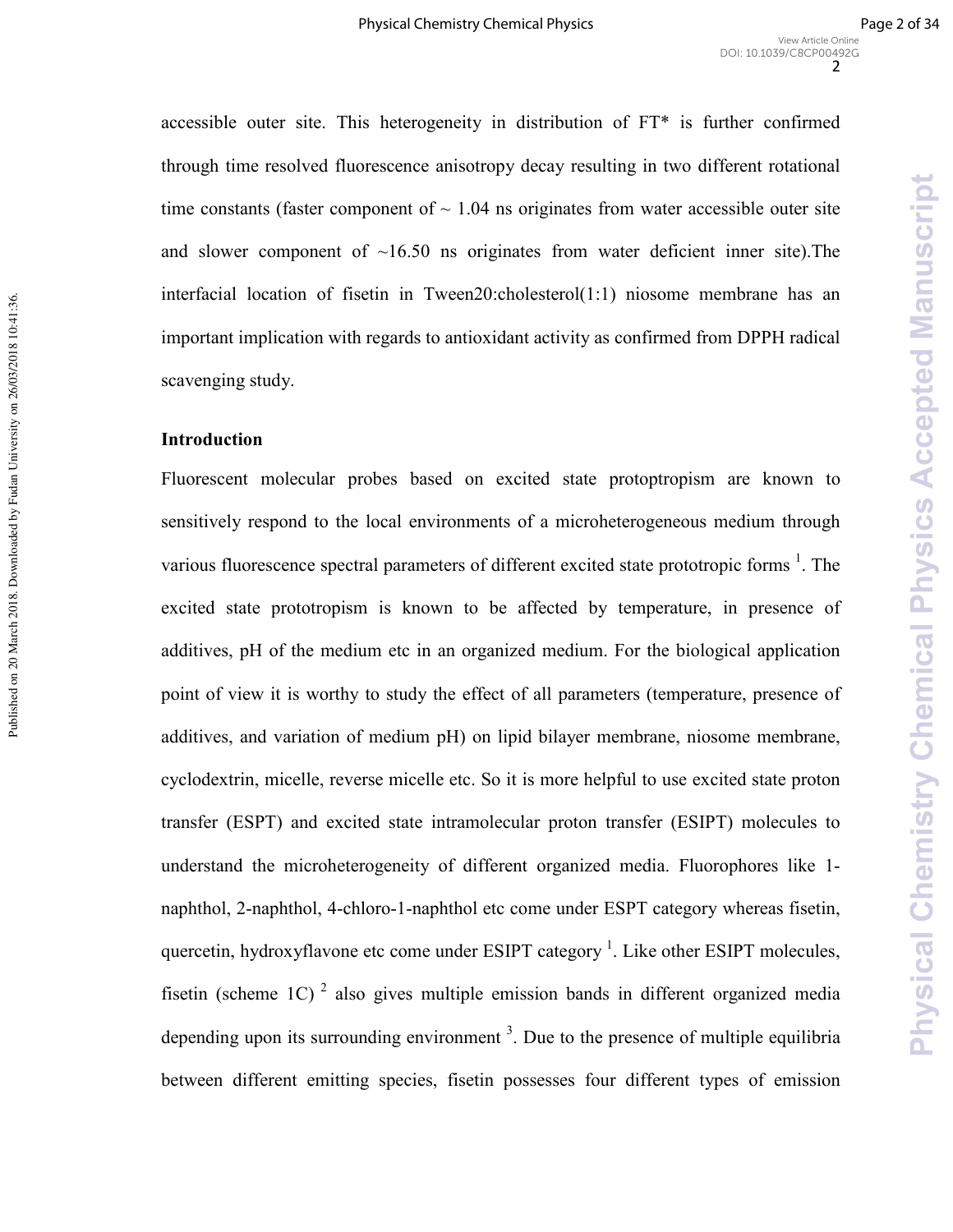**Physical Chemistry Chemical Physics Accepted Manuscript** 

namely ground state anionic emission ( $\lambda_{ex}$  = 418 nm, ~ 490 nm), excited state anionic emission ( $\lambda_{ex}$  = 370 nm,  $\lambda_{em}$  = ~ 490 nm), neutral form emission ( $\lambda_{ex}$  = 370 nm,  $\lambda_{em}$  = 410 - 430 nm) and red shifted phototautomer emission ( $\lambda_{ex}$  = 370 nm,  $\lambda_{em}$  = ~ 535 nm)<sup>4,5</sup>. The ESIPT process of fisetin is more prominent in organized media with a hydrophobic domain whereas ground state anion emission formation is possible only when there is a proton acceptor in ground state or if the medium is alkaline  $4$ . Fisetin is a polyphenolic compound present in onions, apples and tea  $4$  and is known to have anti-cancer, antiinflammatory and anti-microbial activities  $6-9$ . The ESIPT process of fisetin has been studied in various microheterogeneous media like cyclodextrin  $\frac{10}{10}$ , lipid bilayer membrane  $11$ , polymer  $12$ , micelle  $4$  and reverse micelle  $13$ . Thus the fluorescence of fisetin offers interesting possibilities of looking at the niosomal membrane domain.

Selvam et al. have studied the multiple prototropism of fisetin in sodium cholate and related bile salts media to establish the drug carrier activity of micelle for fisetin and other pharmaceutically important flavonoids<sup>4</sup>. Mohapatra et al. have studied the photophysical behavior of fisetin in DMPC multilamellar vesicle in a greater detail  $11$ . They have explained the structural changes in lipid bilayer membrane as a function of temperature and cholesterol concentration by using the sensitivity of fisetin. Guzzo et al*.* have studied the complaxation of fisetin with cyclodextrin (CD) as fisetin and CD are known to be a potential therapeutic drug and a good drug delivery system  $10$ . The biological importance of fisetin prompted us to study its photophysics in niosome membrane in greater details.

Organized media have a major role in modulating the photophysics of ESPT and ESIPT molecules<sup>1</sup>. The ESPT and ESIPT processes are known to be affected by the confined microenvironments of cyclodextrins, lipid bilayer membrane, proteins, polymers, micelles,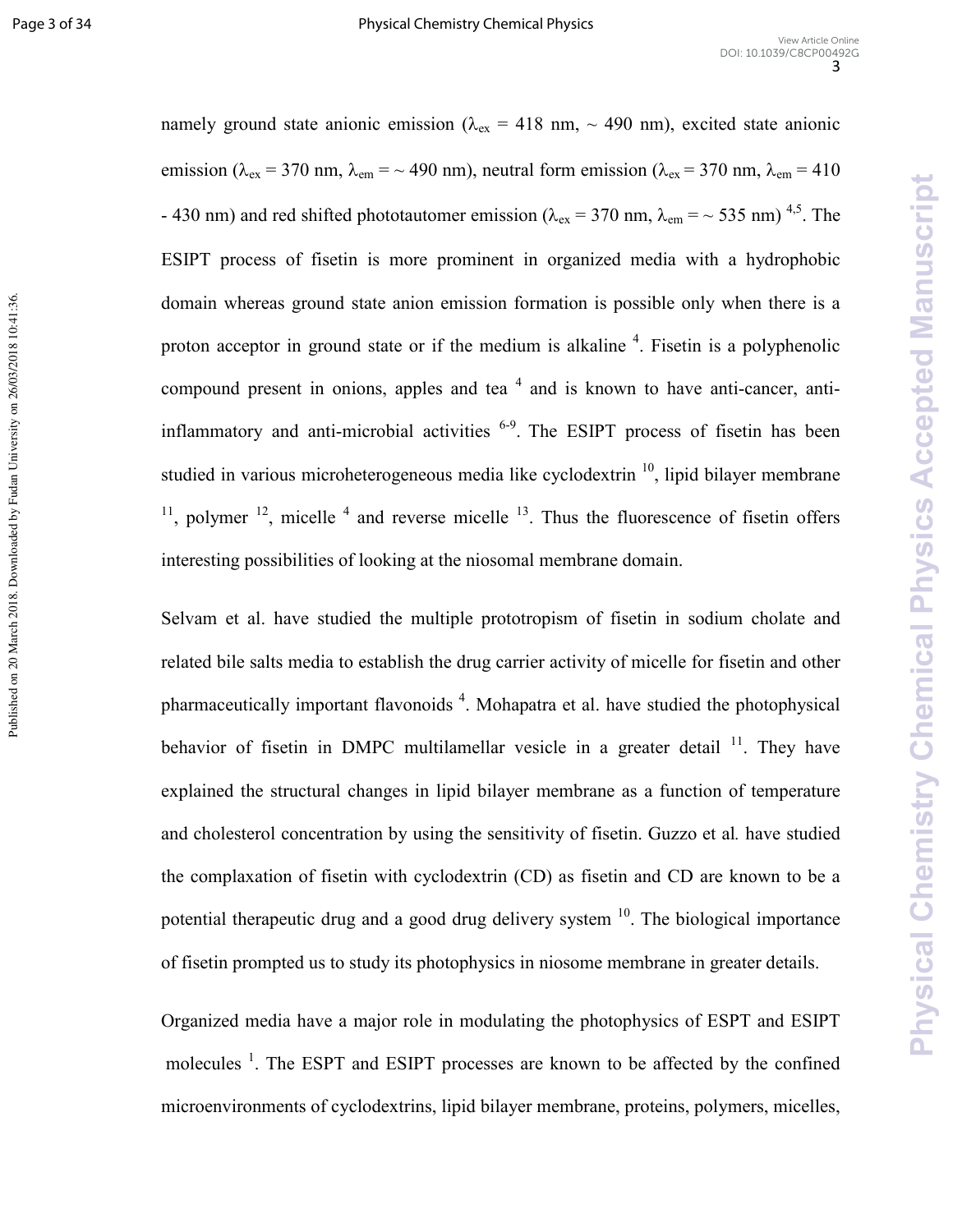microemulsions etc. Besides all these organized media, the non ionic surfactant formed vesicles niosomes are also much effective for the modulation of photophysics of ESPT and ESIPT molecules. These vesicles were first reported by Handjani-Vila et al. in the 70s <sup>14</sup>. It has both biological and industrial application because of its amphiphilic nature. It can solubilize both hydrophilic and lipophilic drugs through encapsulation either in aqueous layer or in vesicular membrane  $15$ . Like liposomes, niosomes are also efficient drug carrier because of its low toxicity, high stability and biocompatibility nature <sup>16</sup>. Basically the constituents of niosomes are nonionic surfactants (Tween, brij, Triton-X), cholesterol and some stabilizing additives. Among tween surfactants tween20 (scheme 1B) is used in the present study because of its low cost, biocompatibility and low toxicity along with cholesterol (scheme  $1C$ )<sup>17</sup>.

Published on 20 March 2018. Downloaded by Fudan University on 26/03/2018 10:41:36.

Published on 20 March 2018. Downloaded by Fudan University on 26/03/2018 10:41:36.

In our previous study we have reported that Tween20:cholesterol(1:1) niosomal interfacial domain gets hydrated with increase in temperature which was understood through different fluorescence parameters of 1-naphthol  $^{17}$ . So far there is no report on the use of fluorescence anisotropy changes of 1-naphthol in probing microheterogeneous media. In contrast, fisetin fluorescence anisotropy is known to sense organizational changes in bilayer membranes  $^{11}$ , bile salt micelle  $^{4}$ , PF127 hydrogel  $^{18}$ , β-cyclodextrins  $^{3}$  etc. Thus, fisetin as a fluorescent molecular probe appears particularly suitable for this purpose. The other attractive feature of fisetin as a molecular probe is that its intense phototautomeric form fluorescence observes mainly in polar but water deficient environment  $4,5,11$  such an environment is a defining feature of niosomal membrane.

Mohapatra et.al have reported that fisetin molecules reside in the interfacial domain of lipid bilayer membrane of liposomes  $<sup>11</sup>$ . They have measured the fluorescence anisotropy</sup>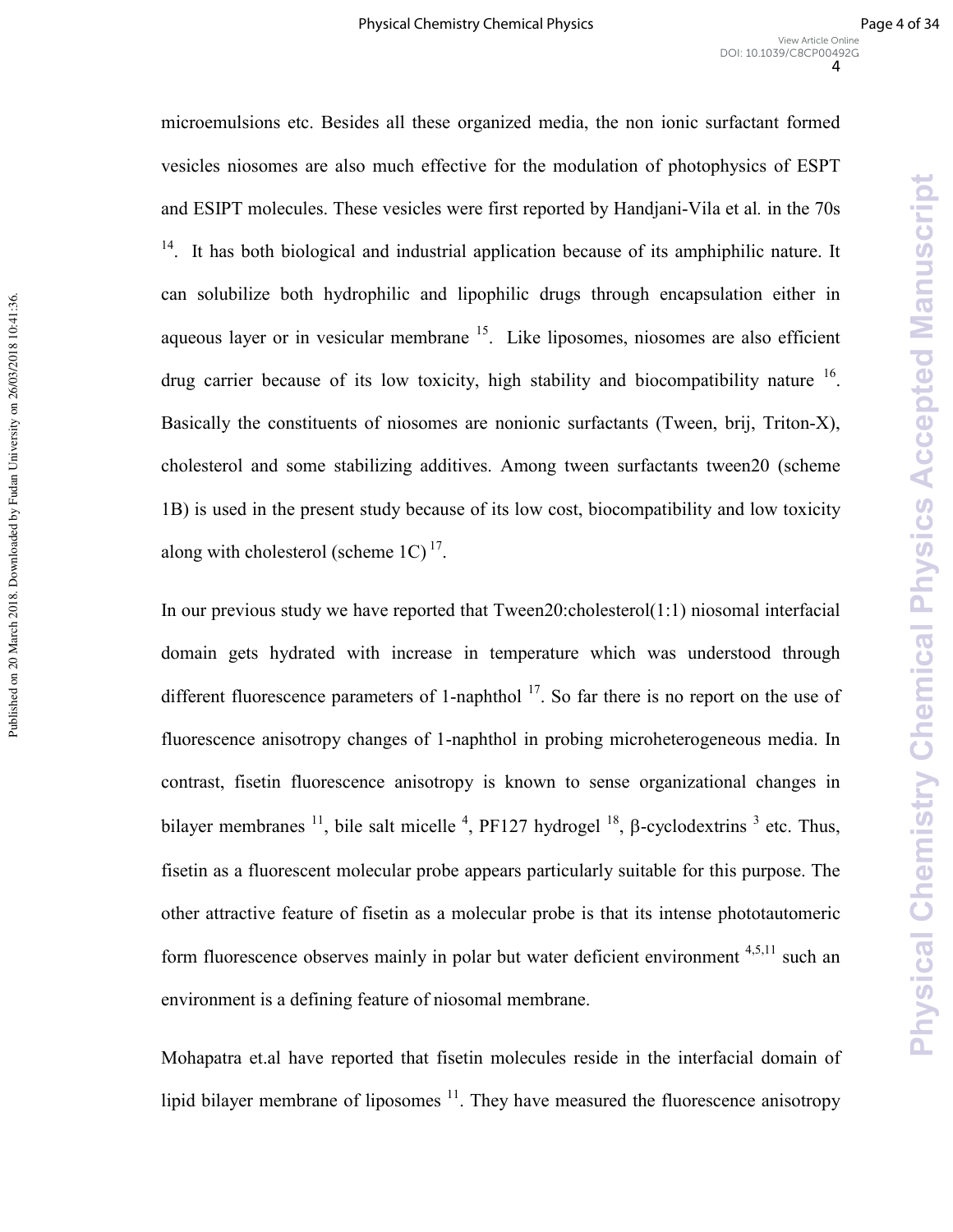Published on 20 March 2018. Downloaded by Fudan University on 26/03/2018 10:41:36

of fisetin tautomeric species to understand the membrane permeability with variation in temperature. Niosomes are similar to liposomes having a lumen and distinct bilayer morphology of the membrane. Thus fisetin could be an appropriate molecular probe to understand the membrane properties like the microviscosity, membrane hydration etc and their temperature dependence. This is the main objective of this study. Another interesting characterstics of fisetin is that it has antioxidant activity. In this study we have reported the efficiency of scavenging activity of fisetin in Tween20:cholesterol(1:1) niosome membrane using DPPH radical as a scavenger.

The main objectives of this study include: (i) to address fisetin as a good, sensitive fluorescent molecular probe for Tween20:cholesterol(1:1) niosome membrane, (ii) to understand the Tween20:cholesterol(1:1) niosomal membrane properties (microviscosity, membrane hydration) and their temperature dependence as it has pharmaceutical importance due to its low cost, higher chemical stability and easy to handle, (iii) to determine the efficiency of radical scavenging activity of fisetin in Tween20:cholesterol(1:1) niosome membrane.



**(A)** Cholester

**(B)** Tween20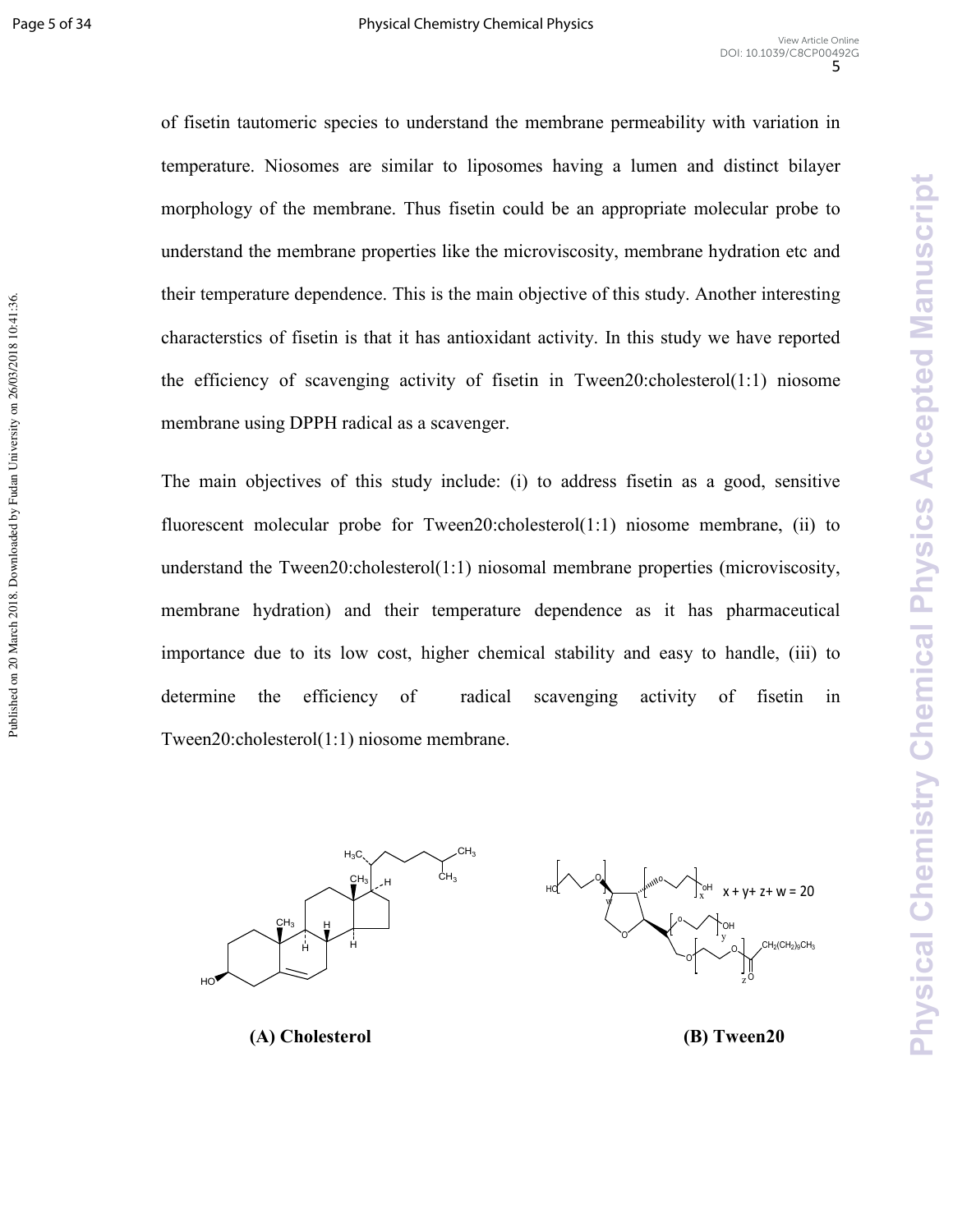**Physical Chemistry Chemical Physics Accepted Manuscript** 



λ**ex = 370 nm,** λ**em = 400-430 nm**

-0  $\circ$ H -HO . . . . . . HO **Ground State anion Form**

λ**ex = 418 nm,** λ**em = ~ 490 nm**

-H н



λ**ex = 370 nm,** λ**em= ~ 470 nm**



λ**ex = 370 nm,** λ**em = ~ 535 nm**

# **(C)** Different emissions of fisetin



**(D) 2,2-diphenyl-1-(2,4,6-trinitrophenyl)hydrazyl (DPPH)** 

**Scheme 1:** Chemical structure of (A) cholesterol, (B) tween20 (C) fisetin and (D) DPPH

# **Materials and Methods**

Materials - Fisetin was purchased from sigma-aldrich, Bangalor India.tween20 (TW20) and cholesterol were purchased from Merck chemicals.  $2,2$ -diphenyl-1- $(2,4,6$ trinitrophenyl)hydrazyl (DPPH) was purchased from TCI chemicals. Spectroscopic grade solvents (Chloroform, Methanol) and phosphate buffer (pH 6.8) were used for the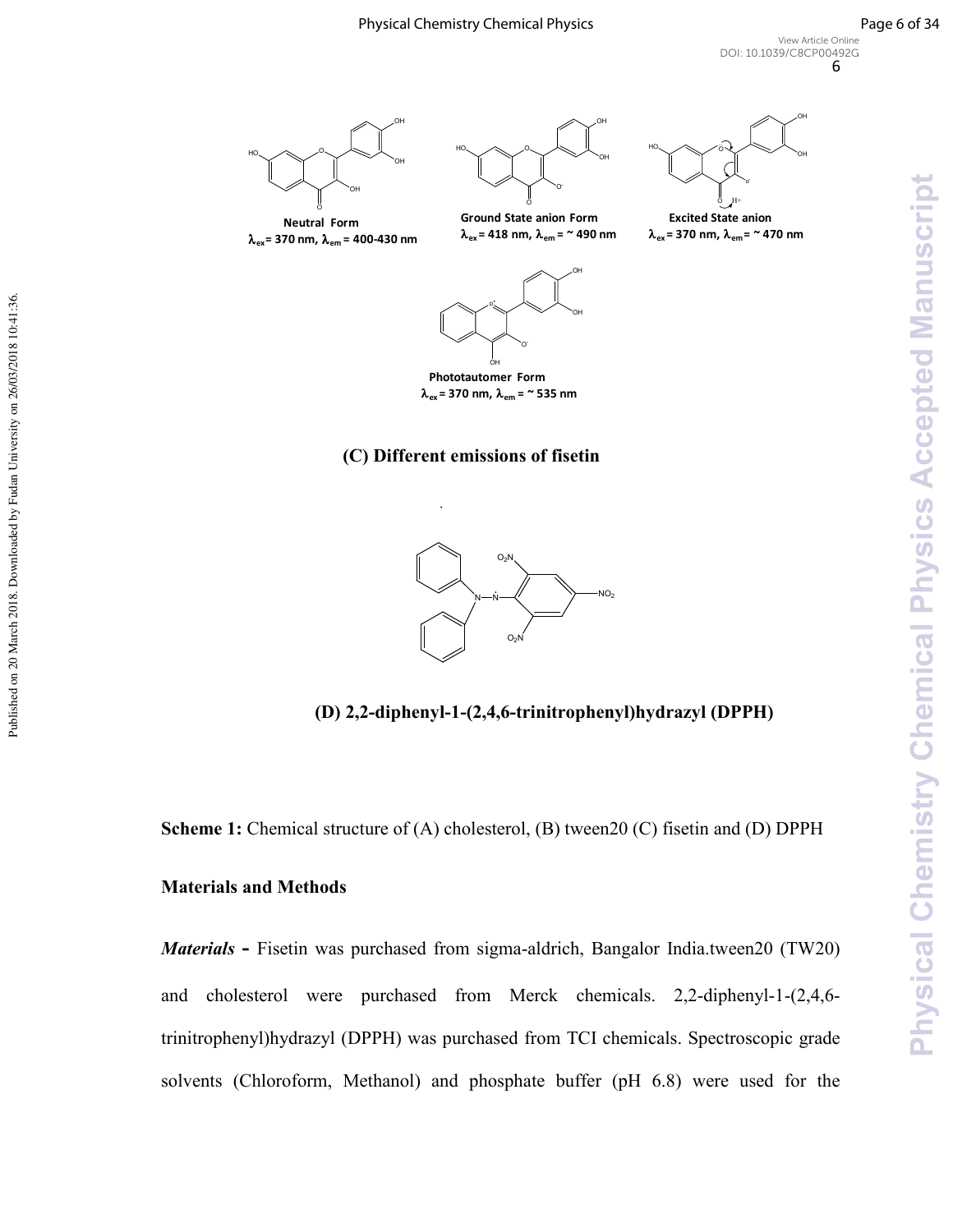Published on 20 March 2018. Downloaded by Fudan University on 26/03/2018 10:41:36.

preparation of both stock and experimental solution. Triple-distilled water, prepared by using potassium permanganate and sodium hydroxide was used throughout the experiments.

*Methods* –The size of the TW20:cholesterol(1:1) niosomes were measured by using dynamic light scattering (DLS) instrument (Malver zetasizer nano series) having 632.8 nm laser source (as excitation light) and 1 cm path length. The scattering angle was kept as 90° for this measurement. Fluoromax-4 fluorescence spectrophotometer was used for the measurement of both fluorescence intensity and fluorescence anisotropy. Fluorescence lifetime and fluorescence anisotropy decay measurements were performed by using Horiba Jobin Yvon TCSPC lifetime instrument having a time correlated single photon counting arrangement. 370 nm LED was used as the excitation source for both the measurements. The pulse repetition rate was set to 1 MHz and the detector response time is less than 1 ns. The instrument response function was collected by using LUDOX AS40 colloidal silica solution (a scatterer). Lifetime data were analyzed by using IBH software. Decays were fitted by keeping the value of  $\chi$ 2 in between 1.04-1.18 having symmetrical distribution of residuals. The average fluorescence lifetime  $(\tau_{avg})$  values were calculated by the following equation  $(1)$  <sup>11</sup>

- = … … … … … … … … … . . (1)

Where  $\tau_i$  is the individual lifetime with corresponding amplitude  $\alpha_i$ .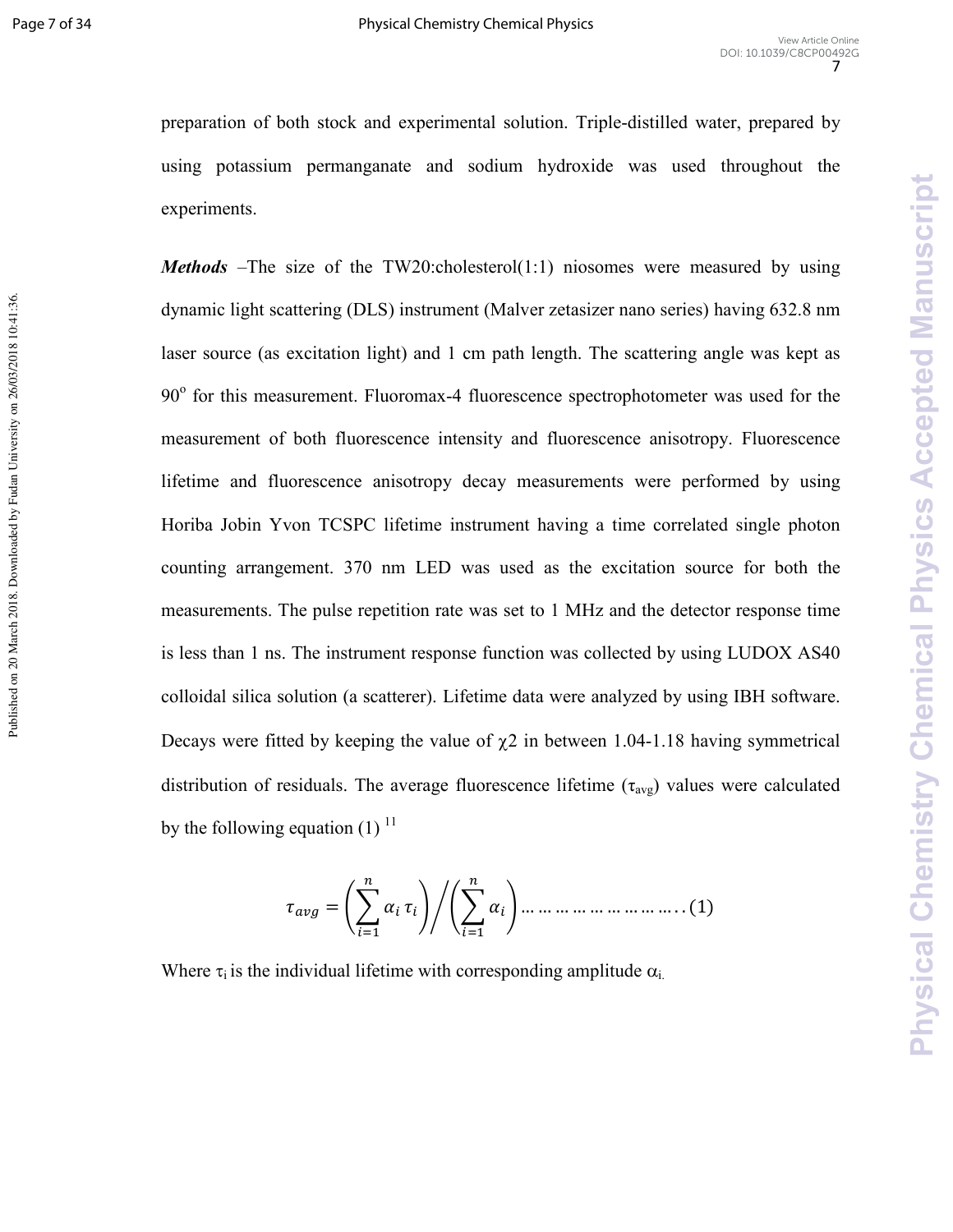**Physical Chemistry Chemical Physics Accepted Manuscript** 

Lifetime distribution fitting was done by using same IBH software, following the previous report. 17

For the analysis of the time-resolved anisotropy decay IBH software was used which is based on the reconvulation technique using a nonlinear least-squares method. The study was carried out by measuring the polarized fluorescence decays I<sub>ll</sub> (t) and I<sub>⊥</sub>(t). The anisotropy decay function r(t) was obtained from this two polarization values by using equation (2)  $^{19, 20}$ .

 $r(t) = \frac{I_{\parallel}(t) - GI_{\perp}(t)}{I_{\parallel}(t) + 2GI_{\perp}(t)}$ ∥ ()() **.**………………… (2) Here G is the correction factor, for this study

value of G is 0.6.

**TW20 Micellar Solution Preparation -** The TW20 micellar solutions have prepared by varying the concentration of TW20  $(0-2 \text{ mM})$  in triple distilled water having fisetin concentration (5  $\mu$ M) constant. All the experimental solutions have kept for 2 hr equilibration before carried out all the experiments.

*Niosomes Preparation -* In this present work we have prepared TW20:cholesterol(1:1) niosome using thin film hydration method as available in literatures  $16,17,21,22$ . TW20 and cholesterol (1.25 mM) were dissolved in chloroform:methanol  $(2.1)$ , $(v/v)$  mixture. The solvent (mixture of TW20:cholesterol (2mL:2mL)) was evaporated by using a rotary evaporator, and then the round bottom flask was allowed to keep in vacuum for one hour to remove the residual solvent if any left. Required volume of methanolic solution of fisetin (5  $\mu$ M) was added to the solvent mixture of TW20:cholesterol (2mL:2mL) before evaporation. After complete dryness, required volume of phosphate buffer (5 mL) having pH 6.8 was added to hydrate the lipid film with vigorous shaking at 60  $^{\circ}$ C. Then the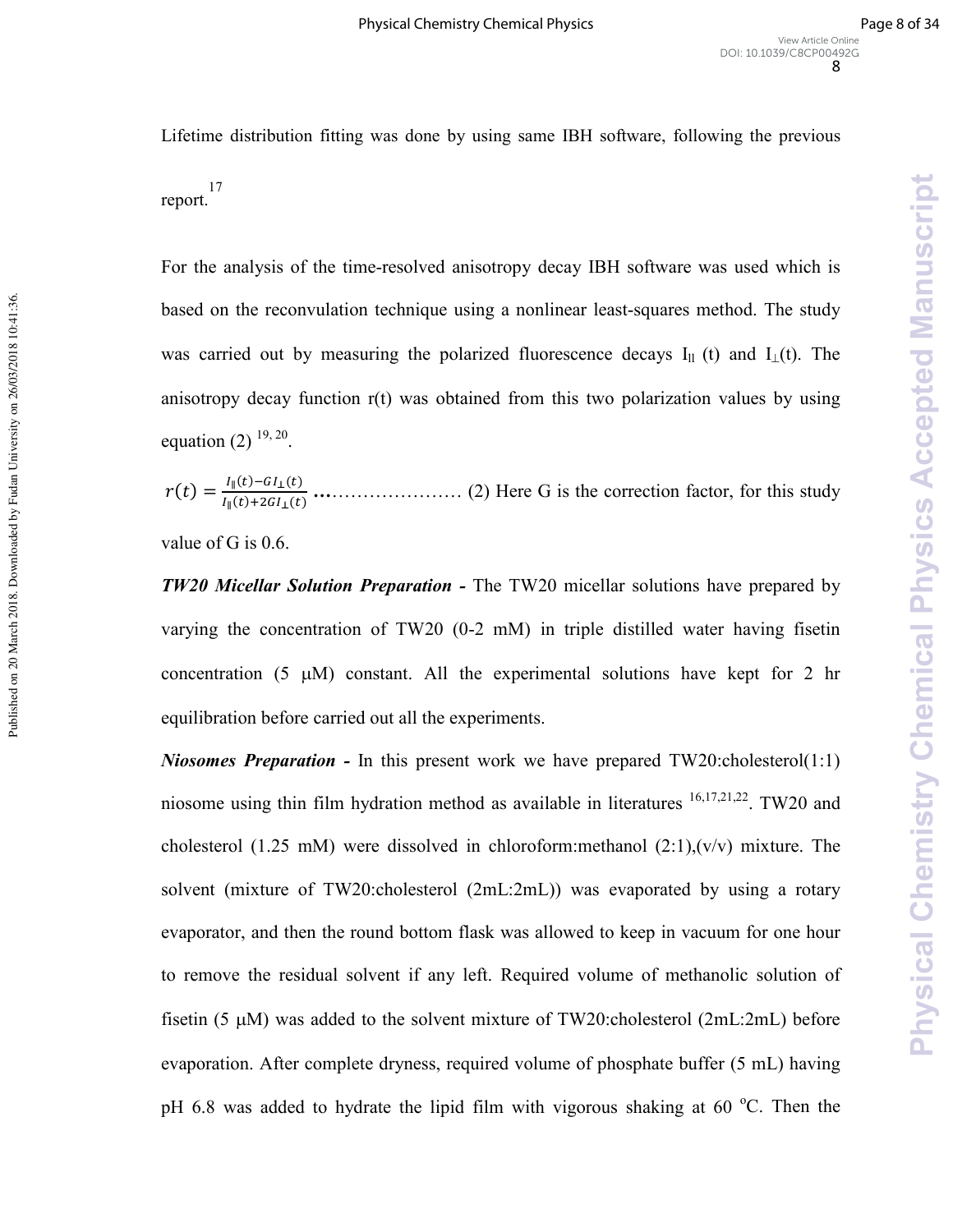**Physical Chemistry Chemical Physics Accepted Manuscript** 

dispersion was sonicated for 10 minute by using a probe sonicator. Sonicated lipid dispersion was centrifuged to remove unwanted large particles and free surfactants.1.25 mM of both TW20 and cholesterol was used in this experiment which is above the critical micellar concentration (CMC) of TW20 surfactant. To get a better spherical association same amount (1:1) of cholesterol and TW20 was used for the preparation of niosome use in this experiment.

*Microviscosity Calculation -* The microviscosity in an organized medium can be calculated by using Perrine's equation (3), which involves fluorescence anisotropy and fluorescence lifetime value  $^{23, 24}$ 

$$
\frac{r_0}{r_{ss}} = 1 + C(r) \frac{T_{\tau}}{\eta} \dots \dots \dots \dots \dots \dots \dots \dots (3)
$$

Here  $r_0$  represents the limiting anisotropy value of probe in the absence of any depolarizing process like rotational diffusion and energy transfer whereas  $r_{ss}$  is the measured steady state fluorescence anisotropy. T is the temperature in Kelvin,  $\tau$  is the fluorescence lifetime of the probe in second and C(r) represents the molecular shape and location of the transition dipole of the rotating fluorophore. The simplified form of equation (3) for a heterogeneous microenvironment can be written as  $^{25}$ 

 ( = )(\*)+,\*-- ./ …………………………. (4)(ℎ11 2\* = <sup>3</sup> − 55)

By substituting all the parameters the microviscosity of the niosome membrane was calculated with variation in temperature.

**DPPH Scavenging Activity -** The radical scavenging activity of fisetin in TW20:cholesterol(1:1) niosome membrane has studied by using DPPH as a free radical. It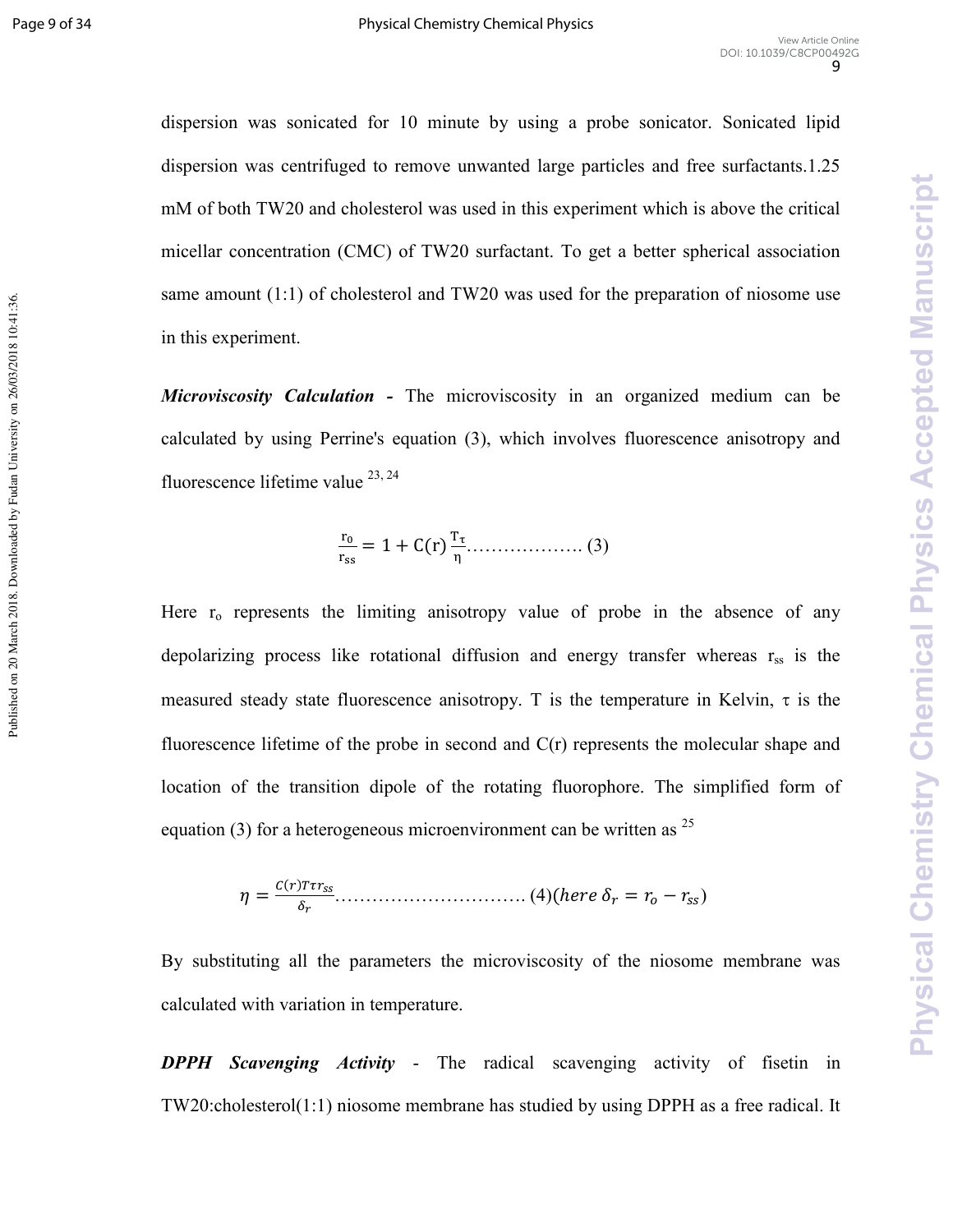is well known that DPPH is a good radical scavenger  $^{26, 27, 28}$ . An ethanolic solution of 50  $\mu$ M DPPH was added to fisetin (5  $\mu$ M) loaded niosome formulation. The absorption spectrum of the above formulation (DPPH-fisetin loaded niosome) was recorded by using Shimadzu-UV-spectrophotometer at room temperature as a function of time. The scavenging activity of DPPH was calculated by using equation  $(5)^{28}$ 

DPPH scavenging activity (%) =  $(1 - \frac{A_{sample - A_{blank}}}{A_{current}})$ 6AB?C/B: ) × 100……………….. (5)

Here Asample is the absorbance value of DPPH in fisetin loaded niosome as a function of time,  $A_{control}$  is the absorbance value of DPPH in distilled water and  $A_{blank}$  is the absorbance value of fisetin in ethanol.

#### **Results and discussions**

#### **Characterization of Niosomes**

### DLS study

The characterization technique used for this studied to characterize TW20:cholesterol(1:1) niosomes is dynamic light scattering (DLS) study. Figure 1 shows the size distribution histogram of TW20:cholesterol(1:1) niosomes as obtained from DLS measurement at 25 <sup>o</sup>C. The average size of the niosome is found to be  $\sim$  124 nm which matches with the size of the literature reported value  $(100 - 200 \text{ nm})$  <sup>16,17,21,22</sup>.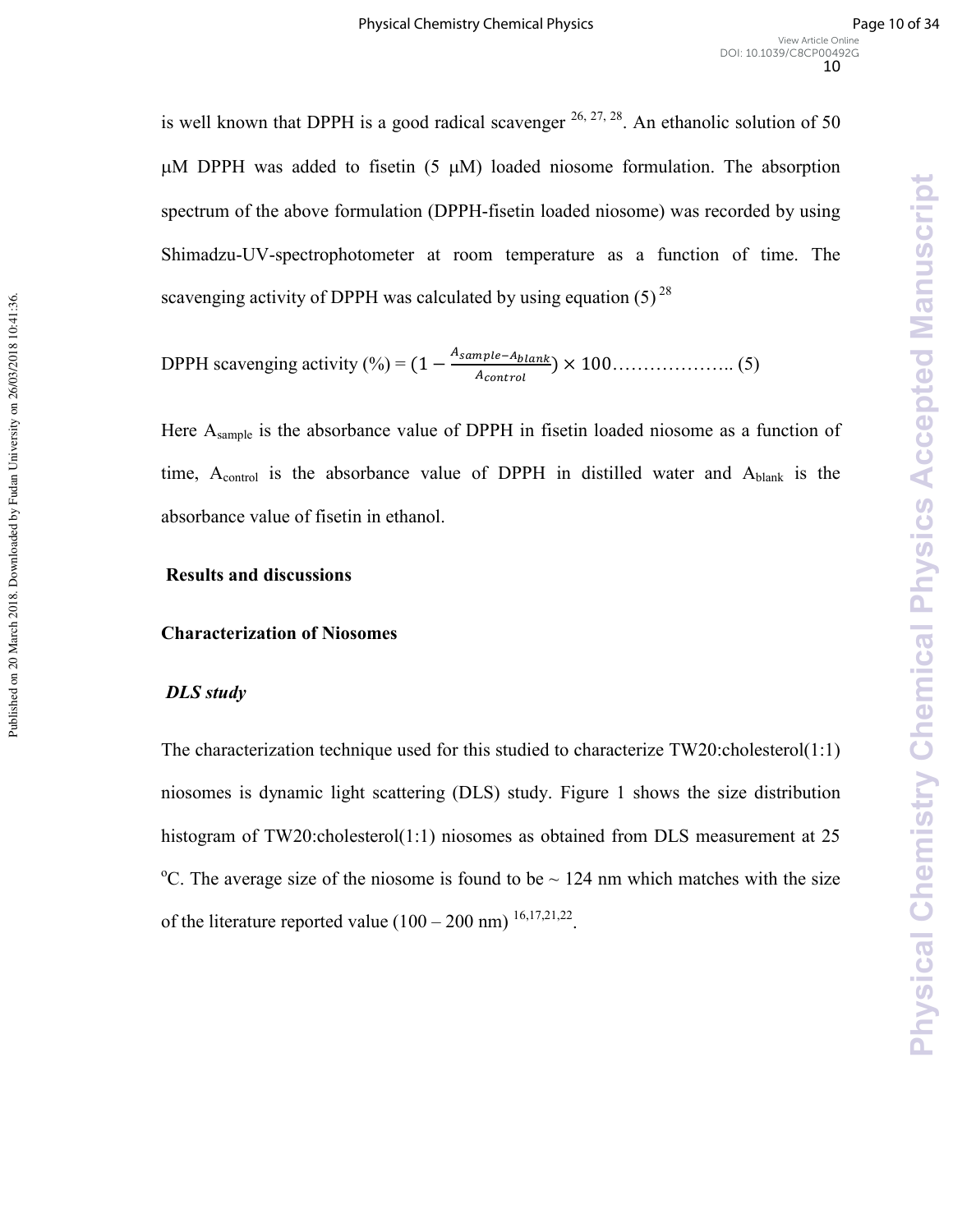Published on 20 March 2018. Downloaded by Fudan University on 26/03/2018 10:41:36.



**Figure 1:** DLS histogram plot for TW20:cholesterol(1:1) niosome at room temperature. The narrower distribution and the number percentage maximum at 124 nm indicate the formation of uniform nano vesicles.

### **Photophysics of Fisetin in TW20 Micelle**

A preliminary study of fisetin in TW20 micelle has carried out to understand the photophysics of fisetin in TW20:cholesterol (1:1) niosome membrane. An intense peak observes at  $\sim$  370 nm in uv-visible absorption spectra of fisetin in TW20 micellar medium (figure S1). This peak at  $\sim$ 370 nm corresponds to the fisetin neutral species similar to those observed in non-polar solvent and also in NaC bile salt medium  $4$ . As the concentration of TW20 increases the peak intensity also increases, this is because of the solubalization of fisetin in TW20 micellar medium.

In emission spectra, at lower concentration of TW20, fisetin possesses a broad structureless band at  $\lambda_{em}$  ~ 498 nm, which is attributed to the overlapping of both anionic and tautomeric emission as reported in literature  $5$ . A remarkable change in the emission behaviour of fisetin has observed from  $0.02 \text{ mM}$  of TW20. Presences of two iso-emissive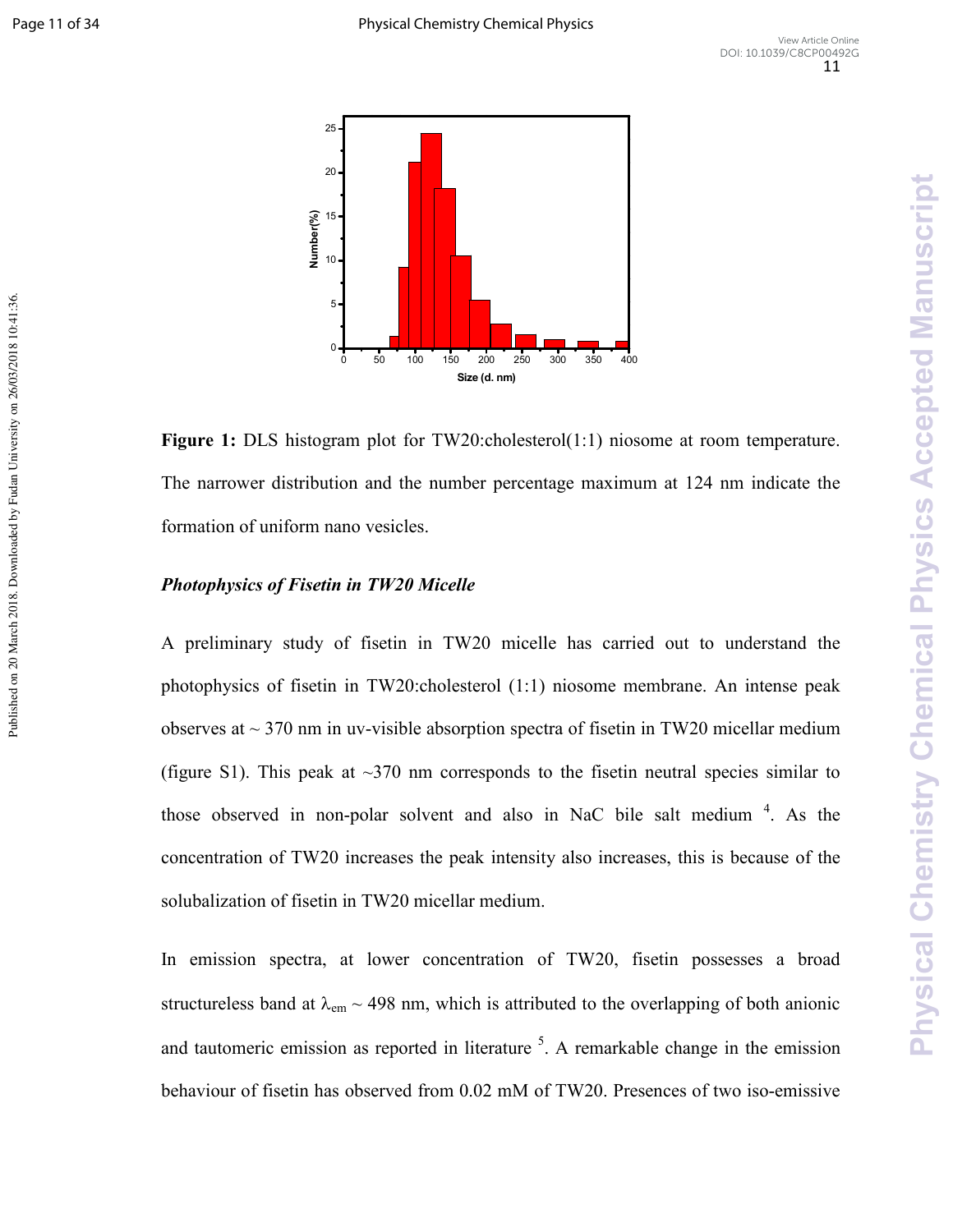points indicate that three prototropic emissions of fisetin are in equilibrium with each other (neutral emission, excited state anionic emission, tautomeric emission). With increase in concentration of TW20 the tautomeric and neutral intensity increase with a concomitant decrease in anionic intensity,(figure S2 A) this indicates that there is an increase in hydrophobocity of the medium with increase in TW20 concentration, as tautomeric and neutral emission of fisetin originate from polar but water deficient environment  $<sup>5</sup>$ . This is also observed from the intensity ratio plot (figure S2 C). Emission</sup> maximum of phototautomer emission shifted from  $(525 - 535 \text{ nm})$  (figure S2 A). The wave number plot  $(cm^{-1})$  indicates the CMC of TW20 (figure S2 B). It indicates that upto CMC there is a shifting in tautomeric emission maximum after that it remains constant; this point of inclination gives the value of CMC which is closely similar to the reported value <sup>29.</sup> The decrease in anionic intensity indicates that there is a decrease in polarity of the fisetin environment as process of micellization start (figure S2 A). The anisotropy value of fisetin ( $\lambda_{\text{ex}}$  = 370 nm,  $\lambda_{\text{em}}$  = 535 nm) at lower concentration of TW20 is close to 0.006 whereas with increase in TW20 concentration it reaches to a value of 0.09 (figure S3) which indicates that fisetin molecules present in a rigid environment where the rotational motion is restricted, as process of micellization increases.

Published on 20 March 2018. Downloaded by Fudan University on 26/03/2018 10:41:36.

Published on 20 March 2018. Downloaded by Fudan University on 26/03/2018 10:41:36.

#### *Fluorescence Study of Fisetin in TW20:cholesterol(1:1) Niosome Membrane*

Figure 2 shows the emission behaviour of fisetin in aqueous buffer (pH 6.8), TW20 micelle and TW20:cholesterol(1:1) niosome membrane. It is observed that in buffer solution, fisetin possesses a broad structureless emission band at  $\sim$  498 nm whereas in TW20 micelle and niosome membrane, the bands are structured and distinct at  $\sim$  410 nm, 473 nm and 535 nm respectively. These emission wavelengths are attributed to neutral,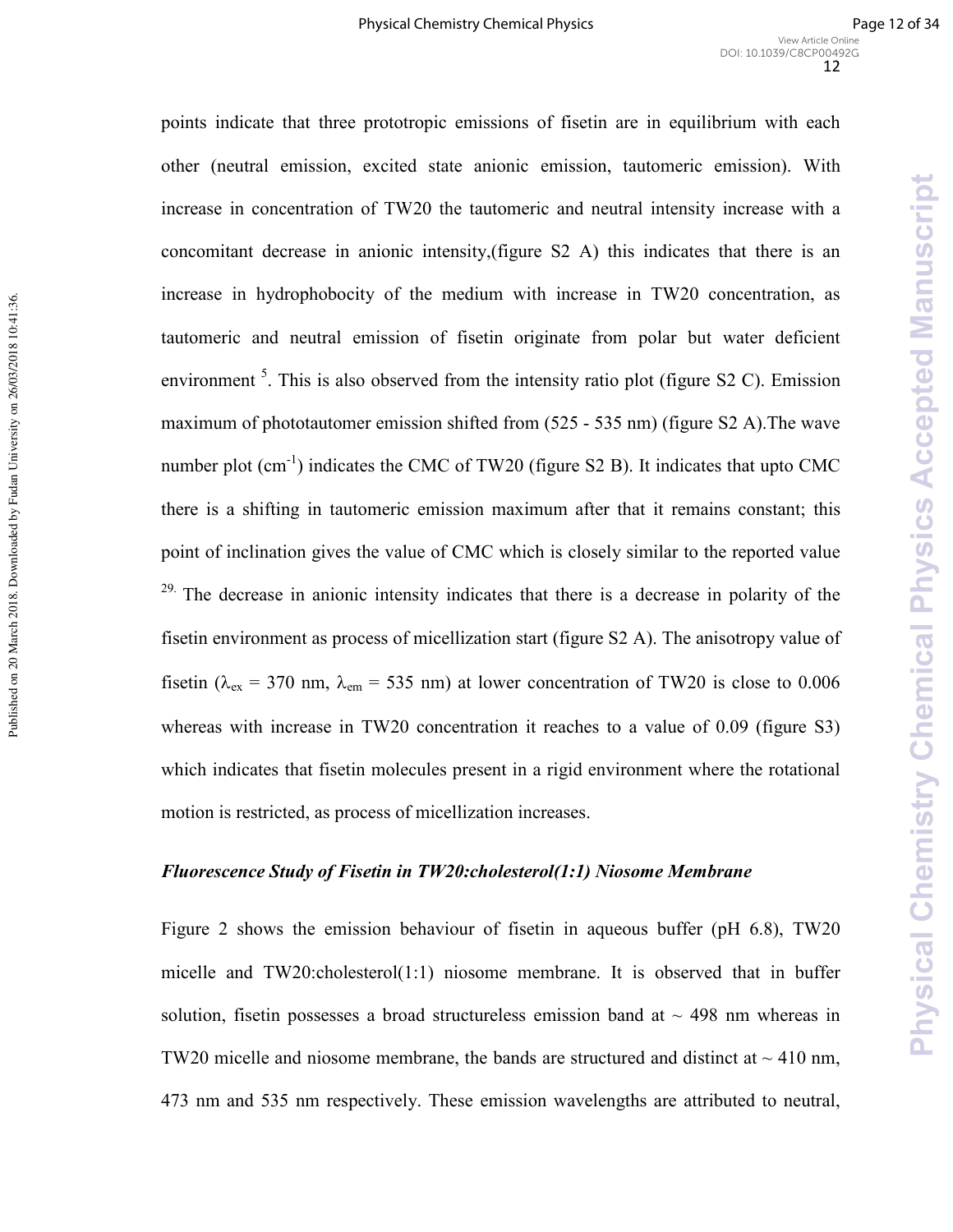Published on 20 March 2018. Downloaded by Fudan University on 26/03/2018 10:41:36.

excited state anion and tautomeric emission of fisetin as observed in many organized media like bile salt, DNA medium and lipid bilayer membrane  $4,5,11$ . The presences of these bands confirm that both TW20 micellar medium and niosome membrane are suitable candidate to observe the ESIPT behaviour of fisetin. The variation in emission maxima of different prototropic emission of fisetin in different media (water, TW20 micelle, TW20:cholesterol(1:1) niosome membrane) are clearly visualized from the inset of figure 2. The emission spectrum of fisetin is significantly modulated by temperature in TW20:cholesterol(1:1) niosomes such as: at lower temperature (10  $^{\circ}$ C) all the three bands are distinct whereas at higher temperature  $(60<sup>o</sup>C)$  the tautomeric peak becomes structureless. The reason behind this significant decrease is discussed later.



**Figure 2:** Plot for emission of fisetin in buffer, TW20 micelle and TW20:cholesterol(1:1) niosome membrane, inset shows the normalized fluorescence intensity of fisetin in water, TW20 micelle and in TW20:cholesterol(1:1) niosome membrane ( at 10 and 60 <sup>o</sup>C). Variation in different emission bands indicate the efficiency of ESIPT process of fisetin in different media. [Fisetin] =  $5\mu$ M,  $\lambda_{ex}$  = 370 nm, slit width = 5/5 nm.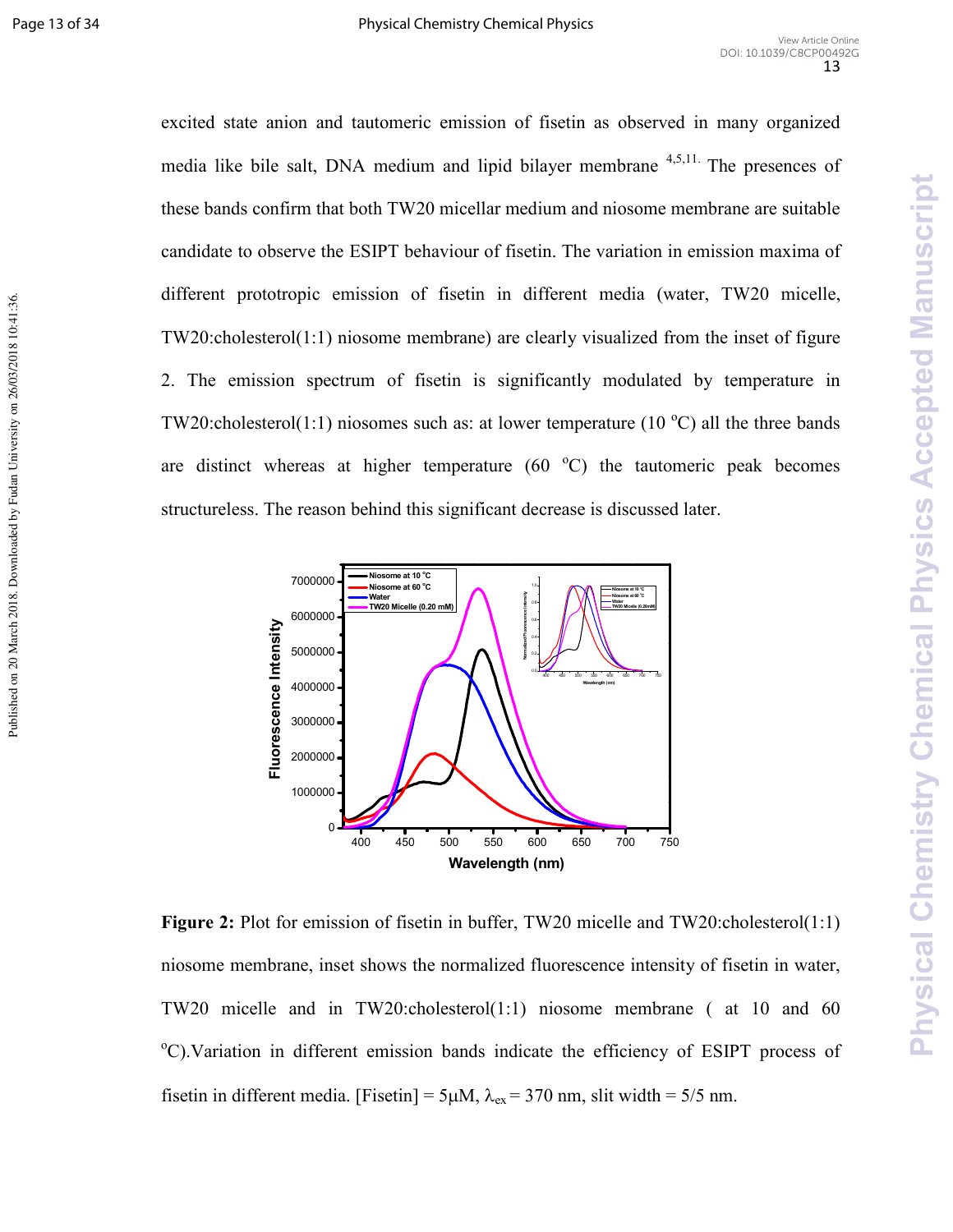#### **Partition Coefficient Calculation**

Published on 20 March 2018. Downloaded by Fudan University on 26/03/2018 10:41:36.

Published on 20 March 2018. Downloaded by Fudan University on 26/03/2018 10:41:36.

Partition coefficient  $(K_p)$  of a fluorescent molecule in an organized media can be calculated by using fluorescence intensity of the partitioning molecule  $30, 31$ . In the present study, the fluorescence intensity of fisetin tautomeric emission (535 nm) is used to estimate the partition coefficient of fisetin in  $TW20$ :cholesterol $(1:1)$  niosome membrane using equation (6),<sup>32</sup> where Y = fluorescence intensity of fisetin in TW20:cholesterol(1:1) niosome membrane,  $Y_{\text{max}}$  = maximum fluorescence intensity of fisetin in TW20:cholesterol(1:1) niosome membrane,  $K_d$  = dissociation constant. The reciprocal of  $K_d$  gives the value of partition coefficient. The simplified form of equation (6) is represented in scheme S1.

$$
Y = Y_{max} \frac{[Fisetin]}{K_d + [Fisetin]} \dots \dots \dots \dots \dots \dots \dots \tag{6}
$$

Figure 3A represents the emission behaviour of fisetin in TW20:cholesterol(1:1) niosome membrane with variation in fisetin concentration and figure 3B represents the double reciprocal plot of  $\frac{1}{Y}$  against  $\frac{1}{Y_{max}$ [*Fisetin*]</sub>. The inset of figure 3A represents the point plot of the emission intensity at 535 nm with variation in fisetin concentration. This double – reciprocal plot of  $\frac{1}{\gamma}$  against  $\frac{1}{Y_{max} [F_{isetin}]}$  is linear and  $K_d$  is estimated from the slope of the plot. The partition coefficient value of fisetin in TW20:cholesterol(1:1) niosome membrane at lower temperature (10 °C) is found to be 2.7  $\times$  10<sup>4</sup>. At higher temperature (60  $^{\circ}$ C), the anionic and tautomeric emission band of fisetin are overlapped to give a broad emission band (figure S6) so it is not convenient to calculate the partition coefficient value at that temperature.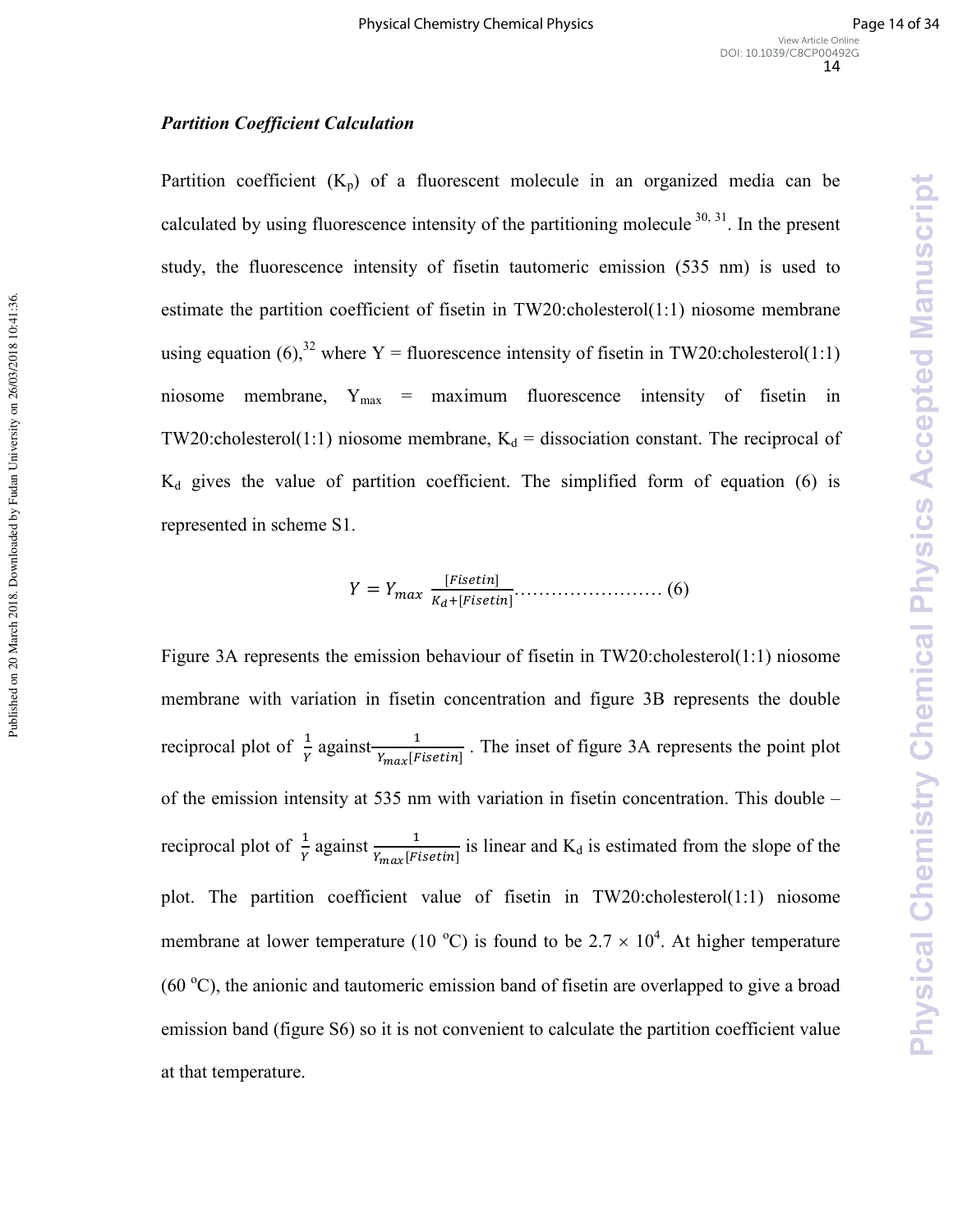Published on 20 March 2018. Downloaded by Fudan University on 26/03/2018 10:41:36



**Figure 3:** (A) Emission spectra of fisetin in TW20:cholesterol(1:1) niosome membrane with increase in fisetin concentration at lower temperature(10  $^{\circ}$ C), the inset shows the point plot for the emission of fisetin phototautomer emission (535 nm) in TW20:cholesterol(1:1) niosome membrane with increase in concentration of fisetin, The saturation limit in the point plot indicates the partitioning behaviour of fisetin in niosome membrane (B) Double reciprocal plot of  $\frac{1}{Y}$  against  $\frac{1}{Y_{max} [Fisetin]}$  at 10 °C.  $\lambda_{ex}$  $= 370$  *nm*,  $\lambda_{\text{em}} = 535$  *nm*.

# **Temperature Dependent Fluorescence Intensity Study**

# *Observations*

Figure 4 shows the emission behaviour of fisetin in TW20:cholesterol(1:1) niosome membrane as a function of temperature. The interesting observations are as follow : (i) two iso-emissive points are observed at  $\sim$  451 nm and  $\sim$  507 nm respectively, (ii) fluorescence intensity of tautomeric and neutral emission decrease with a concomitant increase in anionic emission, (iii) position of emission maximum of tautomeric (535 nm)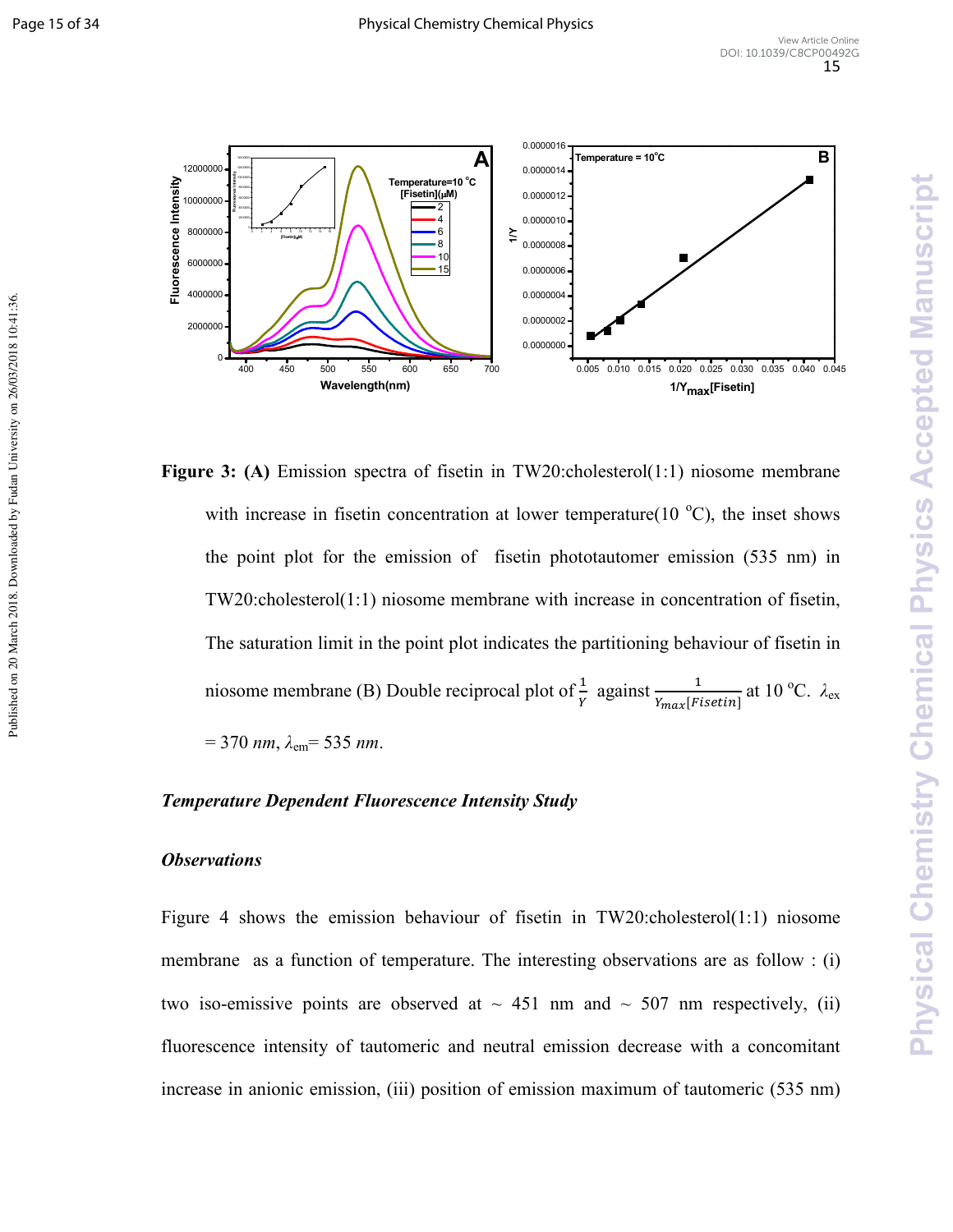and neutral emission (430 nm) remain intact whereas there is a red shift in anionic emission maximum (470 - 481 nm) with temperature (figure 3A), (iv) the intensity ratio  $I_{\text{tautomer}}/I_{\text{anion}}$  ( $I_{\text{T}}/I_{\text{A}}$ ) value decreases with increase in temperature (figure 3B).

#### **Discussions**

Published on 20 March 2018. Downloaded by Fudan University on 26/03/2018 10:41:36.

Published on 20 March 2018. Downloaded by Fudan University on 26/03/2018 10:41:36.

The first observation of figure 3A says about the presence of two iso-emissive points, which confirm that there are two equilibria exist between three emitting species of fisetin in TW20:cholesterol(1:1) niosome membrane (neutral emission, anionic emission and tautomeric emission). Presences of three emitting species indicate that niosome membrane is favorable for the ESIPT process of fisetin. Fluorescence intensity of neutral (430 nm) and tautomeric emission (535 nm) decrease with a concomitant increase in anionic emission (470 nm) (figure 4A, figure S7 A). The possible explanation for this variation in intensities may be due to the wetting in the interfacial domain of niosomal membrane with increase in temperature, as reported in our previous study  $17$ . With increase in temperature, the niosomal interfacial domain gets hydrated which results in the retardation of ESIPT process. This result in decrease in the fluorescence intensity of fisetin tautomeric emission in contrast, increases the fluorescence intensity of anionic emission. The third observation gives information about the polarity of the surrounding environment of fisetin in niosome membrane with temperature. Out of the three emitting species, only the anionic species show solvatochromism through the shift of its emission maximum by  $\sim$ 11 nm towards longer wavelength region (470-481 nm) whereas the positions of neutral and tautomeric emission maximum remain unchanged. Shifting towards red region indicates that the polarity of the surrounding environment of fisetin anion increases with temperature (figure S7 B). The intensity ratio plot  $I_{\text{tautomer}}/I_{\text{anion}}$  decreases with temperature (figure 4B). It is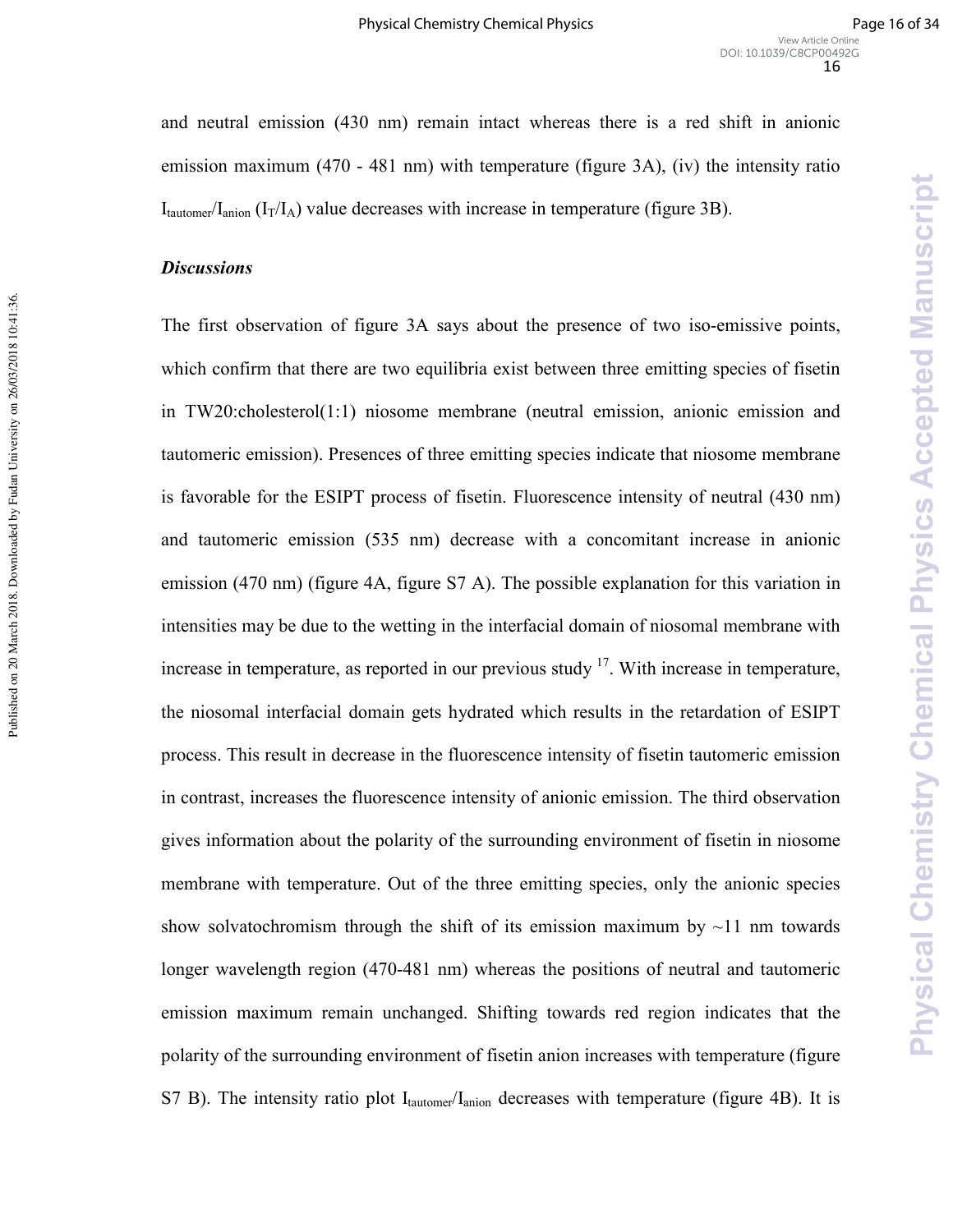Published on 20 March 2018. Downloaded by Fudan University on 26/03/2018 10:41:36.

reported that the tautomeric emission of fisetin originates from relatively hydrophobic environment as compare to anionic emission<sup>5</sup>. As this ratio decreases it indicates that the hydrophobicity of the niosome membrane decreases with increase in temperature. The accessibility of water increases with increase in temperature which is responsible for the decrease in medium hydrophobicity.



**Figure 4:** (A) Emission spectra of fisetin in TW20:cholesterol(1:1) niosome membrane with variation in temperature. The variations in the fluorescence intensity of different prototropic emissions of fisetin indicate the temperature induced changes of niosomal membrane (B) Plot for the fluorescence Intensity ratio of  $(I_T/I_A)$  of fisetin in TW20:cholesterol(1:1) niosome membrane with variation in temperature. The decrease in intensity ratio  $(I_T/I_A)$  with variation in temperature indicates the change in hydrophobicity of the surrounding environment of fisetin in TW20:cholesterol(1:1) niosome membrane. [Fisetin] = 5  $\mu$ M,  $\lambda_{ex}$  = 370 nm, slit width = 5/5 nm.

Figure 5A represents the emission spectra ( $\lambda_{\text{ex}}$  = 418 nm,  $\lambda_{\text{em}}$  = 490 nm) and figure 5B represents the excitation spectra ( $\lambda_{\rm em}$  = 535 nm) of fisetin in TW20:cholesterol(1:1)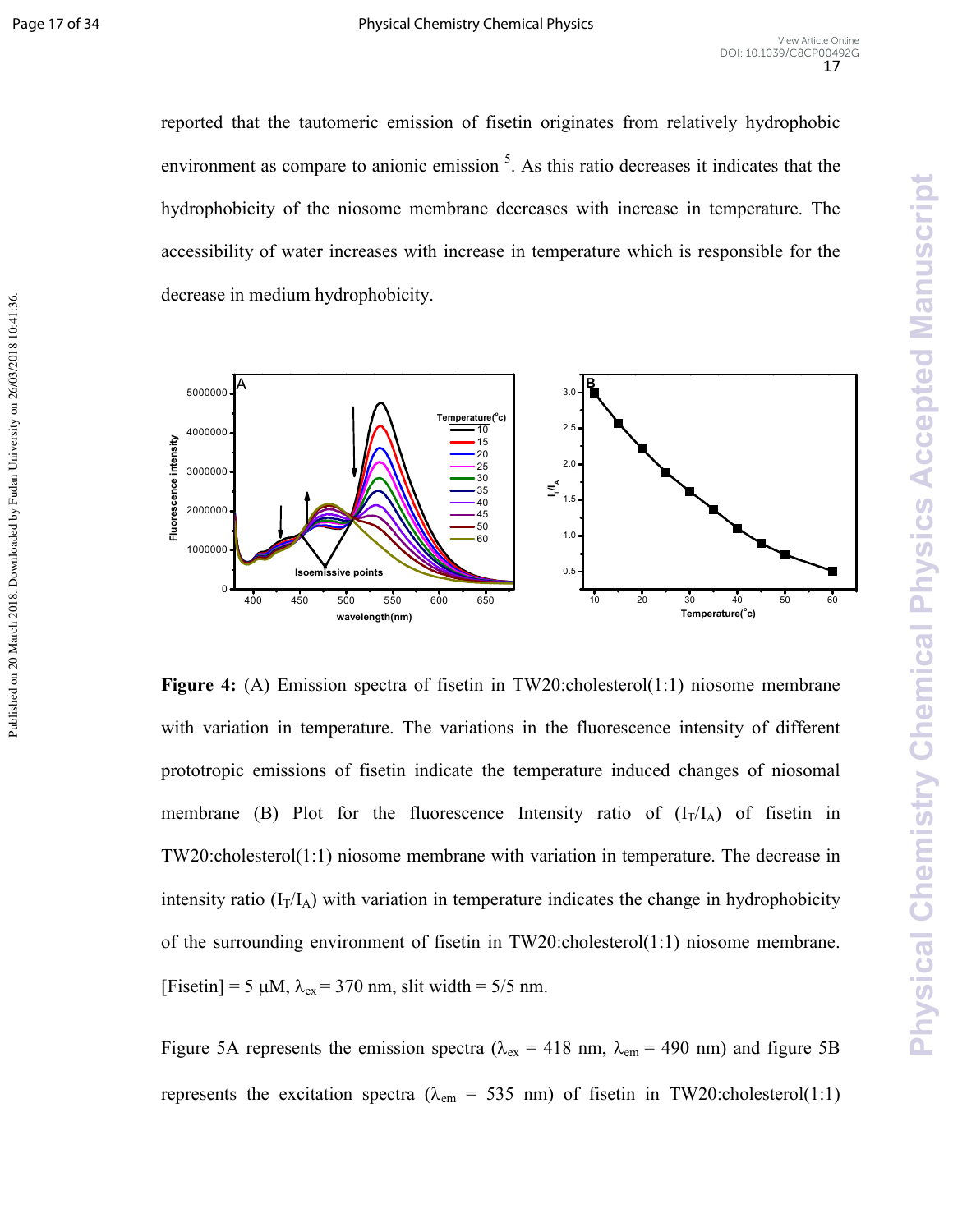niosome membrane as a function of temperature. The emission spectra at  $\lambda_{ex} = 418$  nm increases with increase in temperature. The excitation spectra at  $\lambda_{em}$  = 535 nm gives two peaks at  $\sim$  370 nm and  $\sim$  418 nm respectively. Presence of an iso-emissive point at  $\sim$  404 nm indicates that at ground state two different species of fisetin exist. With increase in temperature the formation of ground state anionic species increase which is confirmed from both emission (figure 5A) and excitation spectra (figure 5B). Selvam et.al have reported that there are two reasons for ground state anion formation i.e. (i) if there is a proton acceptor in the surrounding environment of fisetin in the ground state and (ii) if the medium has in alkaline pH. For this study phosphate buffer solution having pH 6.8 and strength 1 mM was used so the possibility of medium alkalinity for ground state anion formation is discarded. The main contributing factor for the ground state anion formation is the presence of proton acceptor in the fisetin environment. It is expected that the OH group of TW20 and the negative charge of monosodium phosphate and disodium phosphate (phosphate buffer solution) are responsible for the formation of ground state anion of fisetin in TW20:cholesterol(1:1) niosome membrane.

Published on 20 March 2018. Downloaded by Fudan University on 26/03/2018 10:41:36.

Published on 20 March 2018. Downloaded by Fudan University on 26/03/2018 10:41:36.

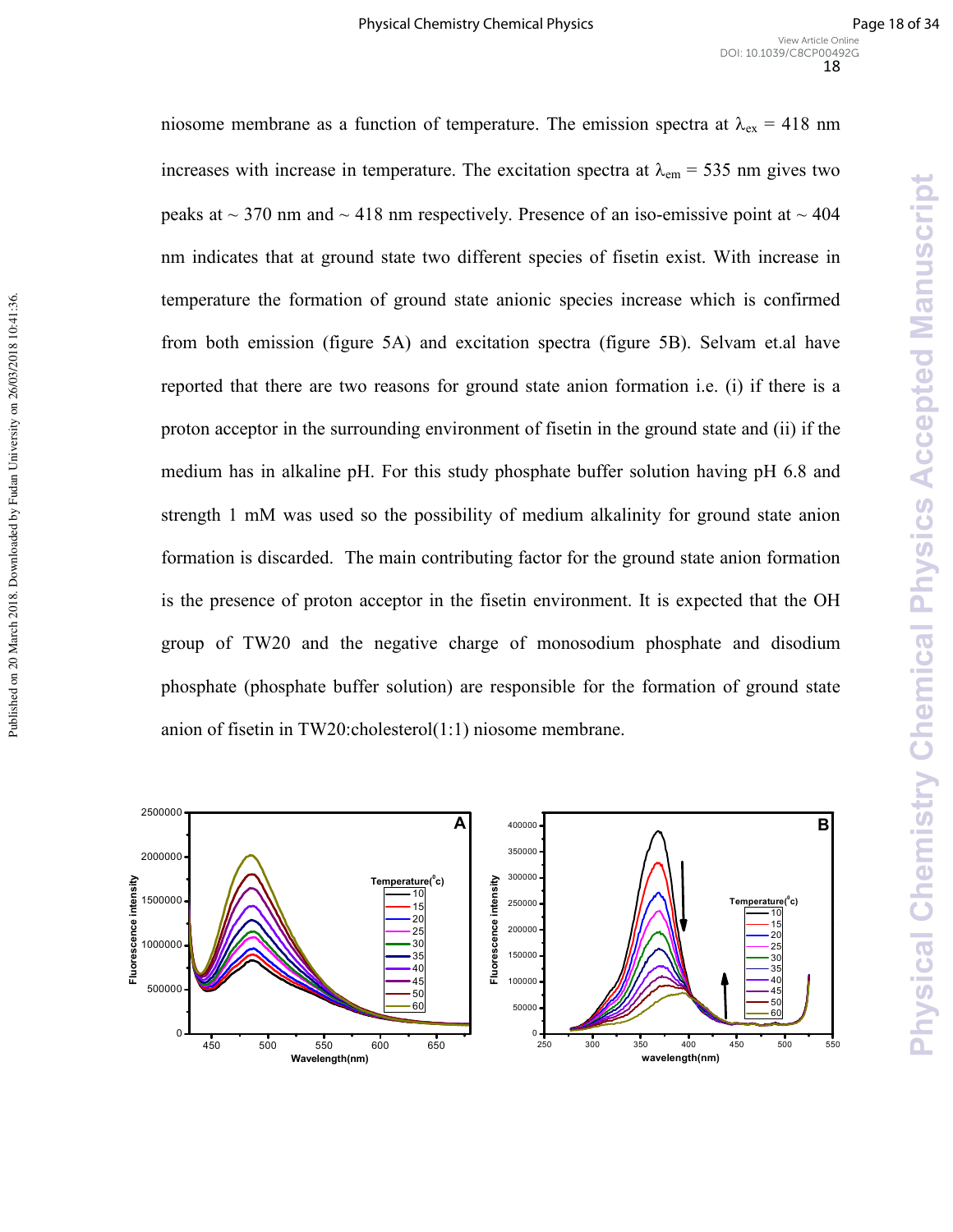Published on 20 March 2018. Downloaded by Fudan University on 26/03/2018 10:41:36.

**Figure 5:** (A) Emission spectra of fisetin in TW20:cholesterol(1:1) niosome membrane with variation in temperature ( $\lambda_{ex}$  = 418 nm,  $\lambda_{em}$  = 490 nm). The increase in fluorescence intensity of fisetin upon excitation at 418 nm with increase in temperature indicates the formation of ground state anion in  $TW20$ :cholesterol(1:1) niosome membrane. (B) Excitation spectra of fisetin in TW20:cholesterol(1:1) niosome membrane with variation in temperature ( $\lambda_{em}$  = 535 nm), presence of second peak at 418 nm (figure 5B) confirms the formation of ground state anion in TW20:cholesterol(1:1) niosome membrane. [Fisetin] =  $5 \mu M$ , slit width =  $5 \text{ nm}$ .

The existence of multipleprototropism of fisetin in  $TW20$ :cholesterol(1:1) niosome membrane is confirmed through fluorescence intensity study(figure 4, figure 5). Phosphate buffer (monosodium phosphate and disodium phosphate) solution having pH 6.8 and strength 1 mM was used for the preparation of niosome solution. So in order to get a clear idea about the role of surface charge on the multipleprototropism of fisetin, we have measured zeta potential of niosomal solution in the presence and absence of fisetin (figure S8).The constant value of zeta potential implies that there is no role of surface charge on the multiple prototropism of fisetin.

# *Location Study*

Cetylpyridinium chloride (CPC) is a well known interfacial quencher for fluorophore resides on the interface of the lipid bilayer membrane  $^{11, 31, 33}$ . Due to the presence of a positive charge on the head group region of CPC it prefers to stay near the negatively charged phosphate group of the phospholipid molecule in the interface of bilayer membrane. CPC quenches the fluorescence intensity originates from interfacial region.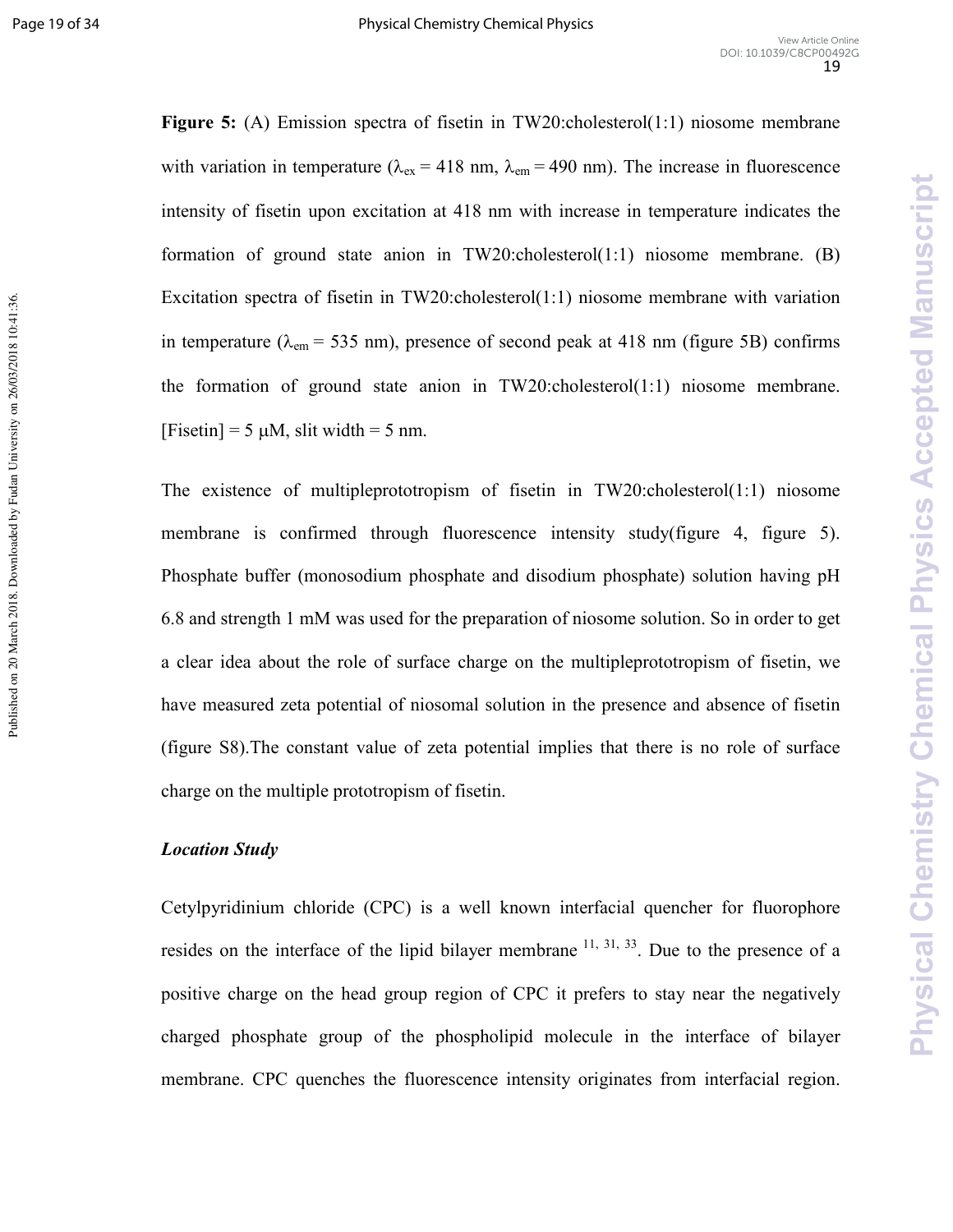Mohapatra *et.al*<sup>11</sup>and Swain *et.al*<sup>31</sup> have reported the interfacial location of fisetin and capsaicin in lipid bilayer membrane by using CPC induced quenching of both fisetin and capsaicin respectively. As niosomes are structurally similar to liposomes, it is expected that CPC quenching study will identify the location of fisetin in niosome membrane also.

Figure 6 shows the CPC induced quenching of fisetin in TW20:cholesterol(1:1) niosome membrane. The maximum concentration of CPC used was 0.08 mM which is well below the CMC of CPC (0.98 mM). As the concentration of CPC is very less, there is no possibility of micelle formation. It is observed that, there is a decrease in both anionic and tautomeric emission of fisetin in TW20:cholesterol(1:1) niosome membrane with increase in CPC concentration at both lower (10  $^{\circ}$ C) and higher (50  $^{\circ}$ C) temperatures (figure 6A, figure S9). The detectable observation at higher temperature (50  $^{\circ}$ C) is that, the separation between the emission maximum of both anionic and tautomeric emission decrease as compare to lower temperature (figure S9). To avoid the interference of spectral contribution, it is not convenient to do the location study at higher temperature (50  $^{\circ}$ C) (figure S9). The tautomeric emission is more intense then anionic emission and it mostly originates from water deficient environment so to get a clear idea about the location of fisetin tautomeric species here location study is carried out by considering the fluorescence intensity and fluorescence lifetime of  $FT*$  emission. The Stern-Volmer plot  $(F_0/F$  versus  $[CPC]$ ) for the quenching of fisetin fluorescence is given by figure 6B. The value of Stern-Volmer quenching constant  $(K_{\rm sv})$  was calculated from the slope of the equation  $(7)$  <sup>19</sup>.

Published on 20 March 2018. Downloaded by Fudan University on 26/03/2018 10:41:36.

Published on 20 March 2018. Downloaded by Fudan University on 26/03/2018 10:41:36.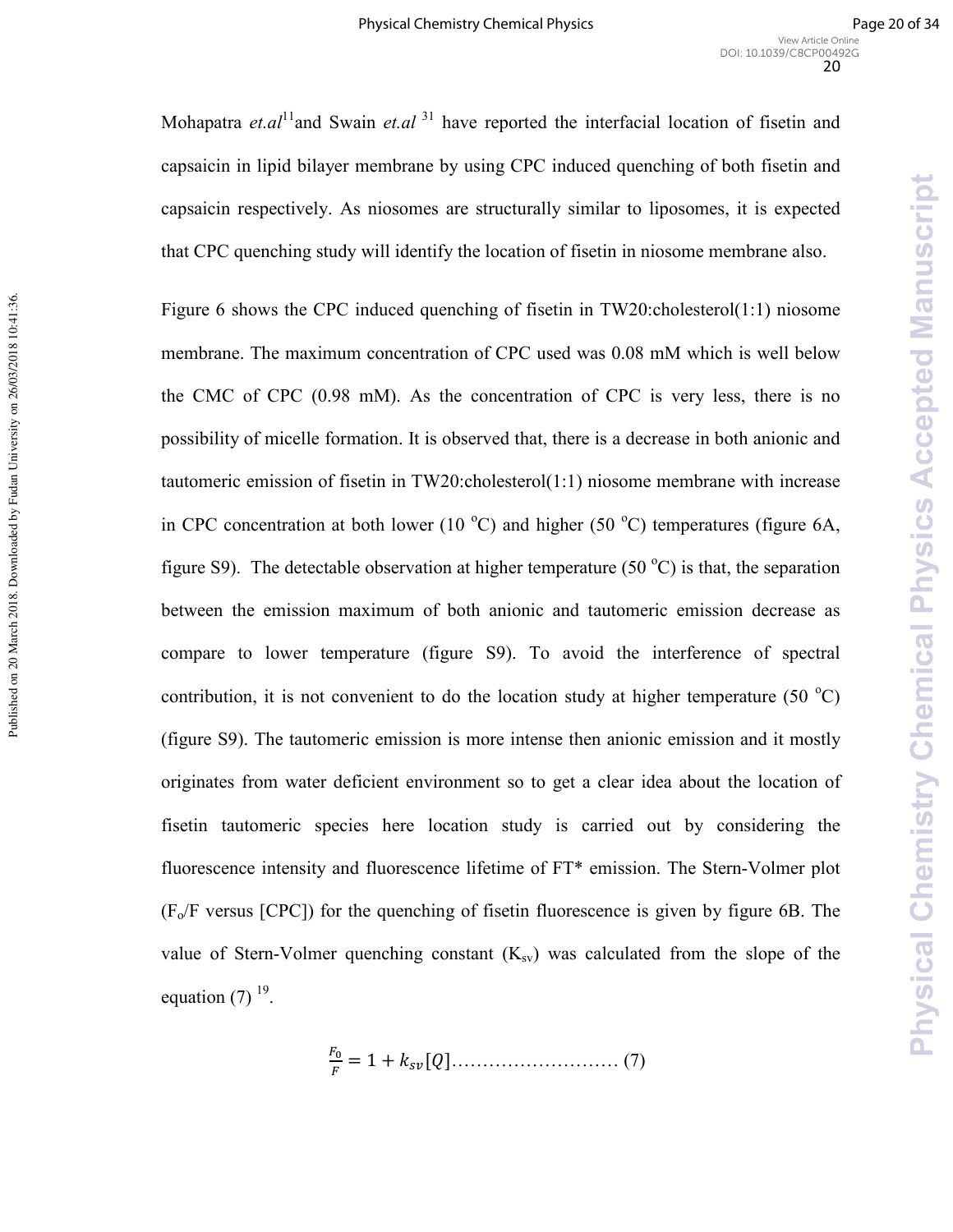Published on 20 March 2018. Downloaded by Fudan University on 26/03/2018 10:41:36.

The value of  $K_{sv}$  was found to be 5.9  $\times$  10<sup>3</sup> M<sup>-1</sup>. The higher value of  $K_{sv}$  and constant lifetime value indicates the occurrence of static quenching. Thus CPC quenching study confirms that the tautomeric species of fisetin originate from interfacial domain of niosomal membrane whereas it is expected that the anionic species are distributed both in interface and bulk water region.



**Figure 6:** (A) Emission spectra of fisetin ( $\lambda_{ex} = 370$  nm) in TW20:cholesterol(1:1) niosome membrane with varying concentration of CPC at  $10^{\circ}$ C, decrease in both anionic and tautomeric emission intensity indicate the interfacial location (B) Stern-Volmer plot (F<sub>o</sub>/F) versus [CPC] and  $\tau_0/\tau$  plot for the quenching of phototautomer form of fisetin in TW20:cholesterol(1:1) niosome membrane by CPC at 10 °C. Constant value of  $\tau_o/\tau$ represents that CPC induced quenching is static in nature. [Fisetin] = 5  $\mu$ M, slit width = 5/5 nm,  $Error = \pm 3\%$ .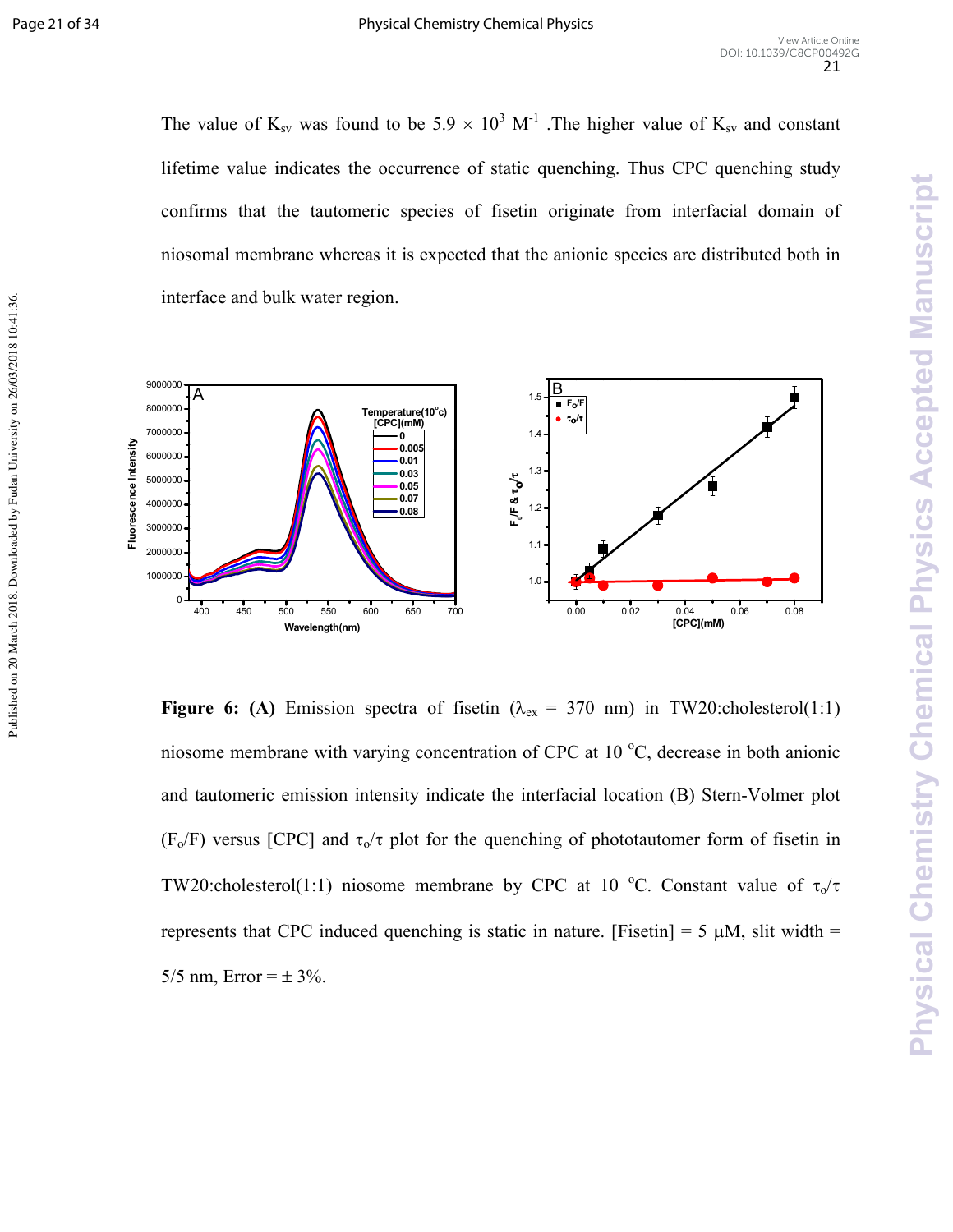Physical Chemistry Chemical Physics Accepted Manuscript

# **Fluorescence Anisotropy Study**

Fluorescence anisotropy is an efficient spectroscopic parameter to estimate the rigidity of an organized media by using a fluorescent molecular probe  $19$ . The fundamental anisotropy of fisetin tautomeric emission in glycerol medium at -10  $^{\circ}$ C is reported as 0.36 <sup>11</sup>. Whereas in homogeneous THF medium  $r_{ss}$  value is reported as 0.06 at 25 °C. In liposome medium the anisotropy values are 0.27 and 0.22 at 15  $^{\circ}$ C and 35  $^{\circ}$ C respectively <sup>11</sup>. In TW20:cholesterol(1:1) niosome membrane, anisotropy of tautomeric species decrease with increase in temperature. The anisotropy value of tautomeric species decrease from 0.13 to  $\sim$  0.04 as a function of temperature. This decrease value of anisotropy indicates that fisetin tautomeric species are located in a more restrict environment at lower temperature whereas the surrounding environment becomes mobile with increase in temperature. Anisotropy value indicates that the rigidity in the surrounding environment of fisetin in the liposome membrane is more than that of TW20:cholesterol(1:1) niosome membrane. The Microviscosity value gives information about the resistance offered by a single molecule in an organized environment  $23, 25$ . For this study microviscosity is calculated by using equations 3, 4. Like anisotropy, microviscosity also decreases with increase in temperature. As location study confirms that, the tautomeric emission originates from interfacial domain of TW20:cholesterol(1:1) niosome membrane. Our previous study reported that, there is a wetting in niosomal interfacial domain with increase in temperature<sup>17</sup>, so this decrease in anisotropy can be rationalized by using the wetting concept. The interfacial wetting in niosomal membrane increases the rotational motion of fisetin tautomeric species which results in decrease the anisotropy value. As fluidity of the membrane increases the microviscosity decreases and polarity increases.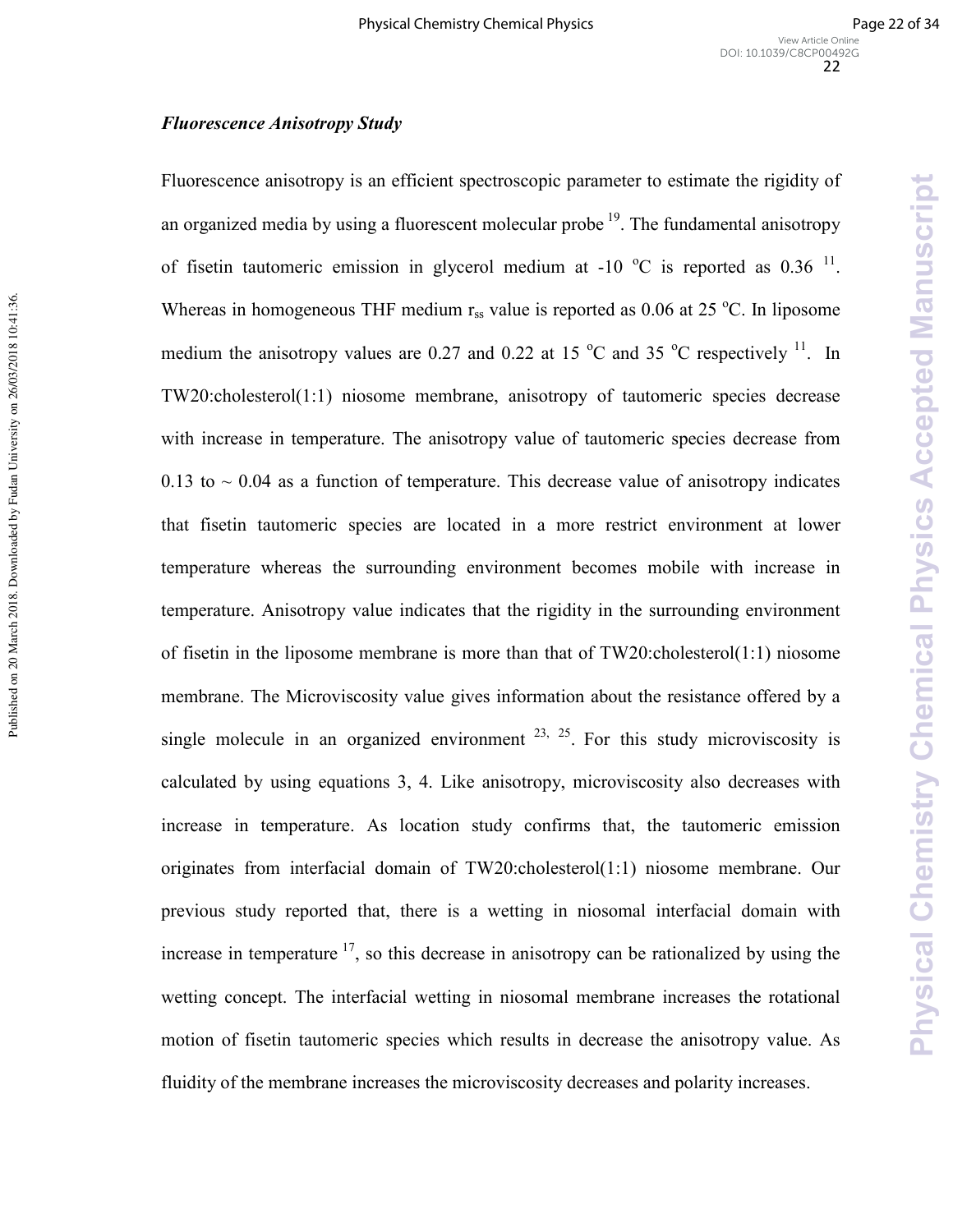Published on 20 March 2018. Downloaded by Fudan University on 26/03/2018 10:41:36



**Figure 7:** Plot of variation of fluorescence anisotropy and microviscosity (mPa S) of tautomeric emission of fisetin in TW20:cholesterol(1:1) niosome membrane. Decrease in anisotropy and microviscosity values indicate the change in rigidity at the niosomal interfacial domain with variation in temperature. [Fisetin] = 5  $\mu$ M,  $\lambda_{ex}$  = 370 nm,  $\lambda_{em}$  = 535 nm, Error  $= \pm 4\%$ .

# **Fluorescence Lifetime Study**

Fluorescence lifetime decay of both anionic and tautomeric emission of fisetin follow biexponential fitting in TW20 micelle (figure S4, S5). For both the species there is no change is lifetime value throughout the TW20 concentration (Table S1, Table S2). Not only lifetime value there is no change in relative amplitude and population also (Table S1, Table S2). In TW20:cholesterol(1:1) niosome membrane also the FT\* emission shows biexponential fitting (figure S10). The fluorescence lifetime value and the decay profile of fisetin in TW20:cholesterol(1:1) niosome membrane are represented in figure S10 and table 1 respectively. For similar observation in DMPC lipid bilayer membrane, Mohapatra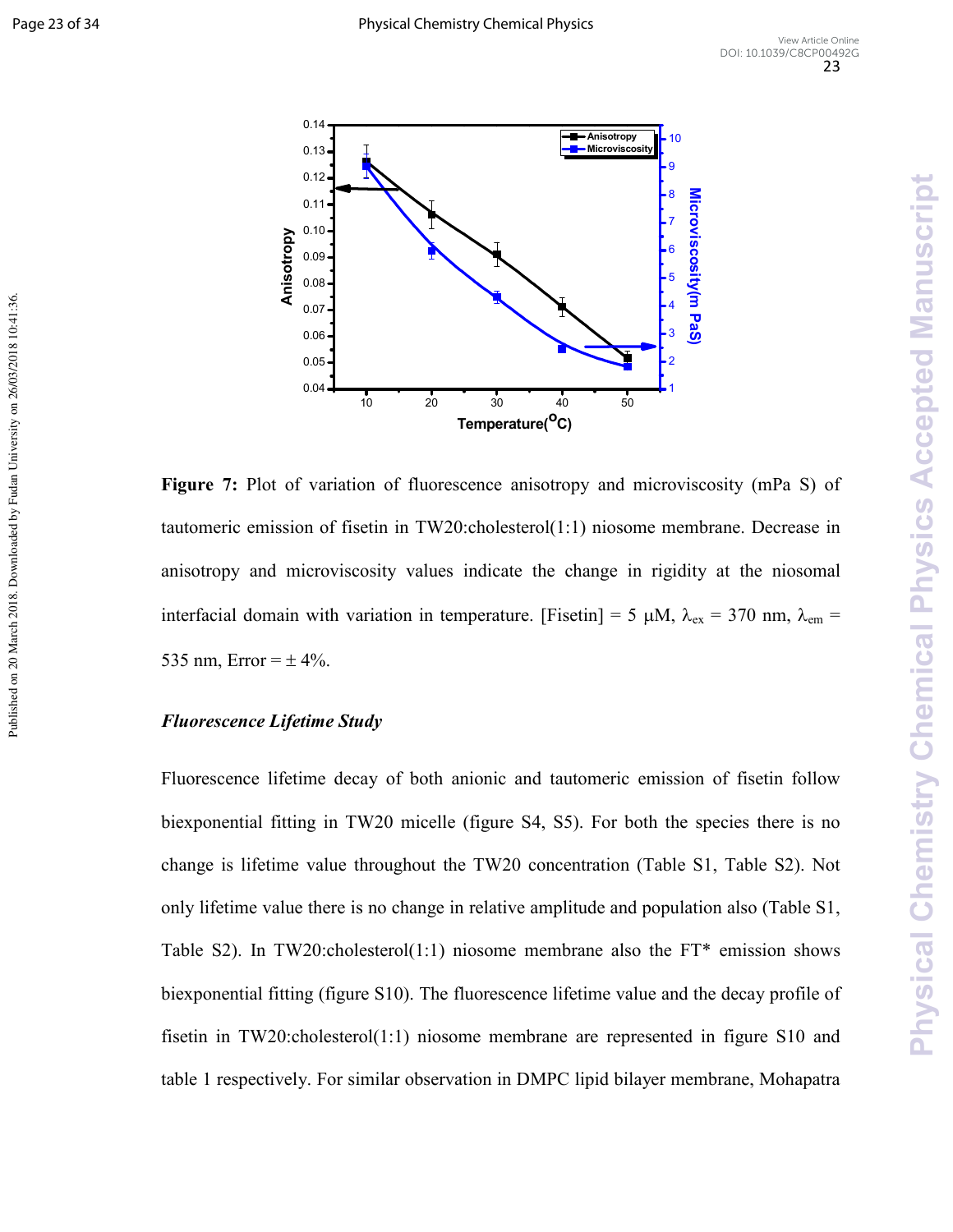**Physical Chemistry Chemical Physics Accepted Manuscript** 

et al. have reported that there is a local heterogeneity in the distribution of phototautomer, though CPC quenching study established its location mostly at the interfacial region  $11$ . They reported that, due to the presence of different modes of interaction of fisetin hydroxyl groups with the ester linkages at the interfacial domain, the local heterogeneity is established. Like liposomes in TW20:cholesterol(1:1) niosomes also fisetin tautomeric species follow biexponential fitting having a shorter lifetime value of  $\sim$ 2 ns and a longer lifetime value of  $\sim$  4 ns. The average lifetime value along with both the shorter and longer components decrease with increase in temperature. The measured drop in fluorescence lifetime in  $\sim$  43% as the niosomal interfacial hydration increases with increase in temperature. This dropping in fluorescence lifetime is also agree with the dropping in fluorescence intensity of FT\* emission. This indicates that with increase in temperature the nonradiative decay rates increase which is responsible for this decrease. Another interesting observation is that, the relative amplitude of shorter lifetime component increases along with a decrease in the relative amplitude of longer component. In our previous study<sup>18</sup> we have reported that in polar aprotic solvent (Acetonitrile),  $FT^*$ emission of fisetin has an emission maximum at 535 nm and has a lifetime value of  $\sim 0.7$ ns whereas in ethanol the FT\* emission follows biexponential fitting having a shorter ( $\sim$ 0.4 ns) and a longer ( $\sim$  3.02 ns) lifetime component. The longer component can be attributed to the hydrogen bonded stabilized species of fisetin as the polar protic solvent has an ability to form the hydrogen bond with probe molecules. So, it is expected that the longer lifetime component originates from interfacial region accessible towards water whereas the shorter component originates from the inner site of the interface. The changes in relative amplitudes of both the lifetime components of the phototautomer form with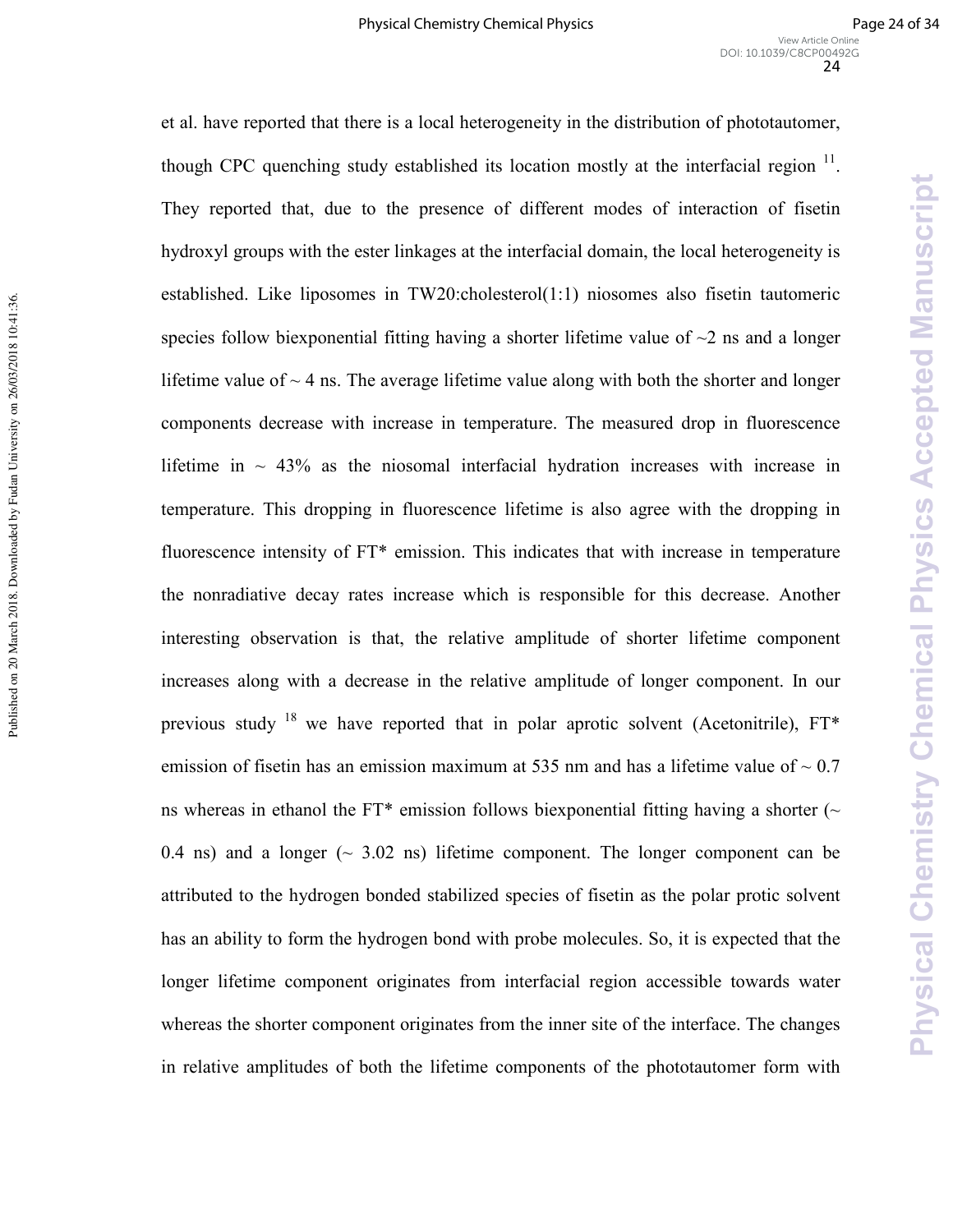Physical Chemistry Chemical Physics Accepted Manuscript

increase in temperature suggest that fisetin molecules get redistributed with increase in population in the inner site of the interfacial domain at the expense of population in the water accessible interfacial site.

Figure 8 represents the lifetime distribution plot of FT\* emission in TW20:cholesterol(1:1) niosome membrane at 10 and 50  $^{\circ}$ C. It is observed that the full width at half maximum (FWHM) value of shorter component remains constant whereas the FWHM value of longer component decreases with increase in temperature (table 2).The modal lifetime values of both shorter and longer component decrease with increase in temperature. As it is explained that the shorter lifetime component originates from water deficient inner site of the niosomal membrane whereas the longer component originates from the water accessible outer site of the niosomal membrane, the constant value of FWHM for shorter component both at 10 and 50  $^{\circ}$ C indicate that the local heterogeneity sense by FT<sup>\*</sup> emission is same whereas the heterogeneity sense by longer component is more at lower temperature(10  $^{\circ}$ C) and it approaches homogeneity at higher temperature(50 $^{\circ}$ C).

Table 1: Temperature dependent fluorescence lifetime value (nanosecond) of FT\* emission in TW20:cholesterol(1:1) niosome membrane.  $\lambda_{ex} = 370$  nm,  $\lambda_{em} = 535$  nm, [Fisetin] = 5  $\mu$ M. Error =  $\pm$  5%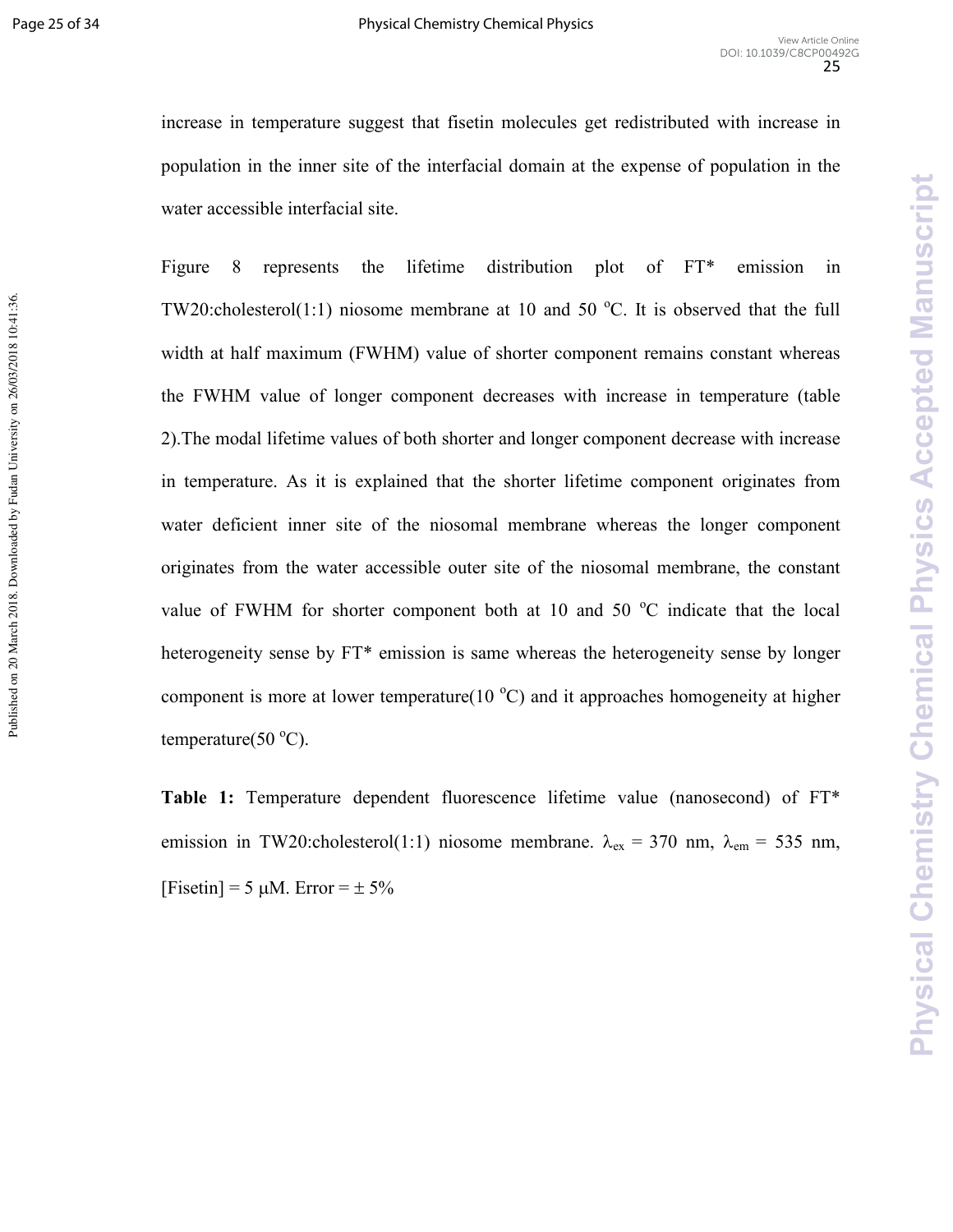| $Temp$ <sup>o</sup> C) | $\tau_1, \alpha_1$    | $\tau_2, \alpha_2$    | $\tau_{avg}$ | $\chi$ <sup>2</sup> |
|------------------------|-----------------------|-----------------------|--------------|---------------------|
| 10                     | 1.9 <sub>0</sub> (61) | 4.0 <sub>5</sub> (39) | 3.14         | 1.04                |
| 20                     | 1.6 <sub>1</sub> (76) | 3.9 <sub>o</sub> (24) | 2.60         | 1.07                |
| 30                     | 1.2 <sub>4</sub> (80) | $3.6_{2}(20)$         | 2.24         | 1.16                |
| 40                     | $0.9_8(81)$           | $3.4_8(19)$           | 2.11         | 1.15                |
| 50                     | $0.8_0(85)$           | $3.1_8(15)$           | 1.78         | 1.18                |



Published on 20 March 2018. Downloaded by Fudan University on 26/03/2018 10:41:36.

Figure 8: Fluorescence lifetime distribution plot for both longer and shorter components of FT\* emission in TW20:cholesterol(1:1) niosome membrane at 10 and 50  $^{\circ}$ C, wider distribution indicates that local heterogeneity sense by fisetin is more whereas narrower distribution indicates the homogeneity of the local environment, [Fisetin] = 5  $\mu$ M,  $\lambda_{ex}$  = 370 nm,  $\lambda_{\rm em}$  = 535 nm.

Table 2: The fluorescence lifetime distribution data of FT\* emission in TW20: cholesterol (1:1) niosome membrane at 10 and 50 °C. [Fisetin] = 5  $\mu$ M.  $\lambda_{\text{ex}}$  = 370 nm,  $\lambda_{\text{em}}$  = 535 nm, (Error =  $\pm$  5 %).(FWHM<sub>S</sub> = Full width at half maximum of shorter component, FWHM<sub>L</sub> =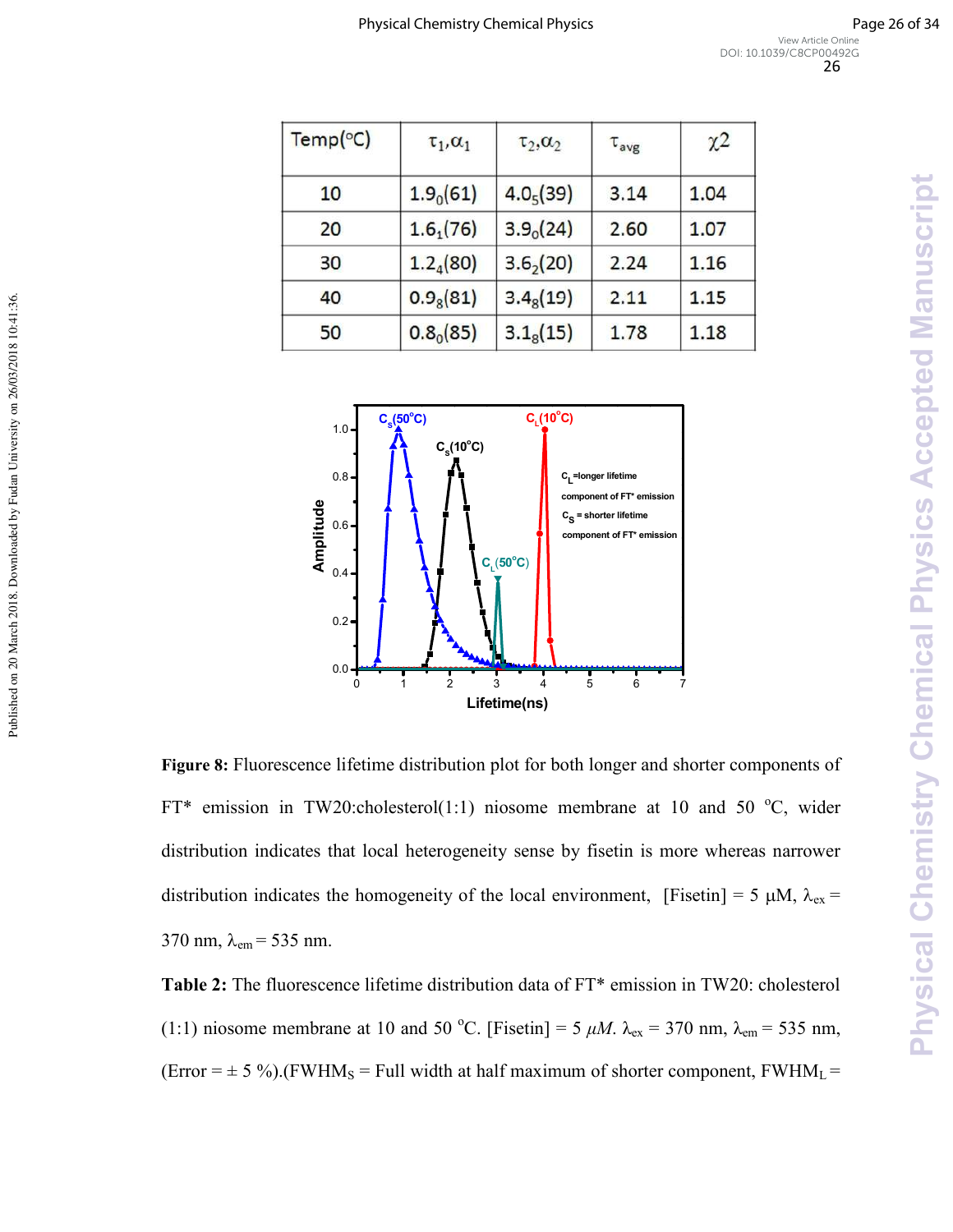Published on 20 March 2018. Downloaded by Fudan University on 26/03/2018 10:41:36.

Full width at half maximum of longer component), both modal lifetime and FWHM in nanosecond.

| Temp(°C) | <b>FWHMs</b> | $\mathbf{FWHM}_{\mathrm{I}}$ | Modal time $s$   | Modal time $_I$ | $\gamma$ |
|----------|--------------|------------------------------|------------------|-----------------|----------|
| 10       | 0.7          | 0.18                         | 2.1 <sub>3</sub> | $4.0_{3}$       |          |
| 60       | 0.7          | 0.11                         | 0.8 <sub>o</sub> | 3.0,            |          |

### **Fluorescence Anisotropy Decay Study**

The fluorescence anisotropy decay and the corresponding rotational parameters of fisetin phototautomeric species (FT\*) in TW20:cholesterol(1:1) niosome membrane are given in figure 9 and table 3 respectively. It is observed that the anisotropy decay of FT\* emission follows biexponential fitting having rotational time constants ( $\tau_1(r)$ ) 1.04 ns and ( $\tau_2(r)$ ) 16.50 ns respectively (table 3) with an average rotational time of 15.57 ns. In methanol fisetin phototautomeric species follow monoexponential fitting having a rotational time  $(\tau_1(r))$  of 0.21 ns<sup>5</sup>. The longer rotational time constants in TW20:cholesterol(1:1) niosome membrane as compare to methanol indicate that the resistance offered by niosomal membrane to a small molecule is greater than that of homogeneous solvent. Like TW20:Cholesterol(1:1) niosome membrane the TritonX:Cholesterol niosome membrane is also offered longer rotational time constants  $(\sim 20 \text{ ns})$  to small molecules as reported by Paul et.al<sup>34</sup>. From location and lifetime studies it is observed that the phototautomeric species are redistributed in the water deficient inner site and water accessible outer site of the niosomal interfacial domain so it can be concluded that the rotational motion of the tautomeric species present in the water accessible region result in the origination of 1.04 ns rotational time whereas the longer rotational time of 16.50 ns originates because of the rotation of fisetin tautomeric species which are distributed in the inner site of the niosomal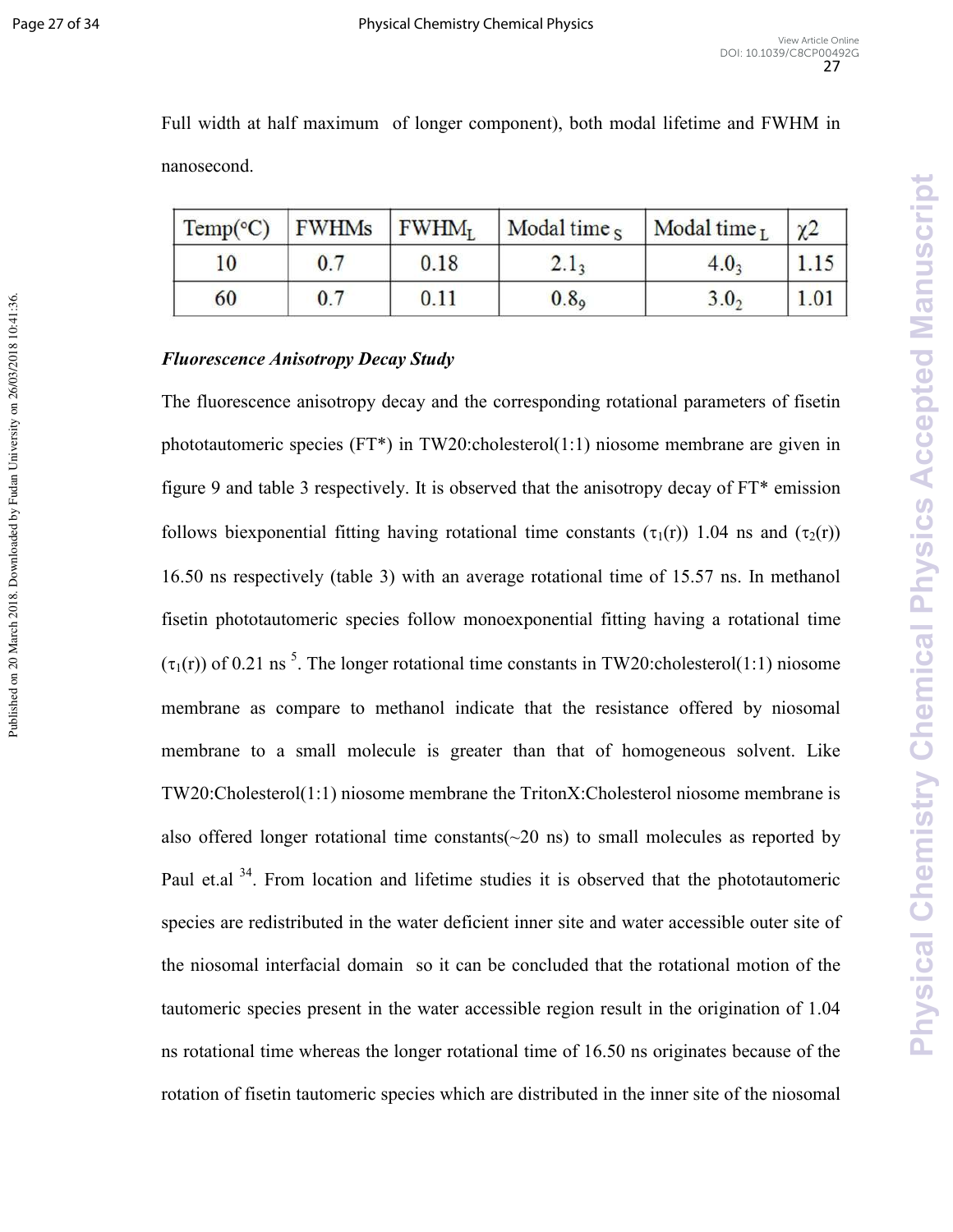interfacial domain (more restricted environment). To get a better understanding about the motion of the fisetin phototautomeric species in TW20:cholesterol(1:1) niosome membrane we have calculated the order parameter S by using the equation  $S = \sqrt{a_{2r}}$ (here  $a_{2r}$  represents the relative amplitude of slower rotational time)  $20$ . The value of S varies from 0 (unrestricted motion) to 1(completely restricted motion). In this case value of S is found to be 0.88 which indicates that fisetin tautomeric species reside on the restricted environment in TW20:cholesterol(1:1) niosome membrane.



Published on 20 March 2018. Downloaded by Fudan University on 26/03/2018 10:41:36.

Published on 20 March 2018. Downloaded by Fudan University on 26/03/2018 10:41:36.

**Figure 9:** Fluorescence anisotropy decay of fisetin in TW20:cholesterol(1:1) niosome membrane at room temperature.[Fisetin] = 5  $\mu$ M,  $\lambda_{ex}$  = 370 nm, $\lambda_{em}$  = 535 nm, error =  $\pm$ 5%

**Table 3:** Rotational dynamics parameters of fisetin phototautomer (FT\*) species in TW20:cholesterol(1:1) niosome membrane. [Fisetin] = 5  $\mu$ M,  $\lambda_{ex}$  = 370 nm,  $\lambda_{em}$  = 535 nm, rotational time( $\tau_r$ ) is in nanosecond (ns),error =  $\pm$  5%,  $\tau_{avg} = \tau_{1r} * a_{1r} + \tau_{2r} * a_{2r}$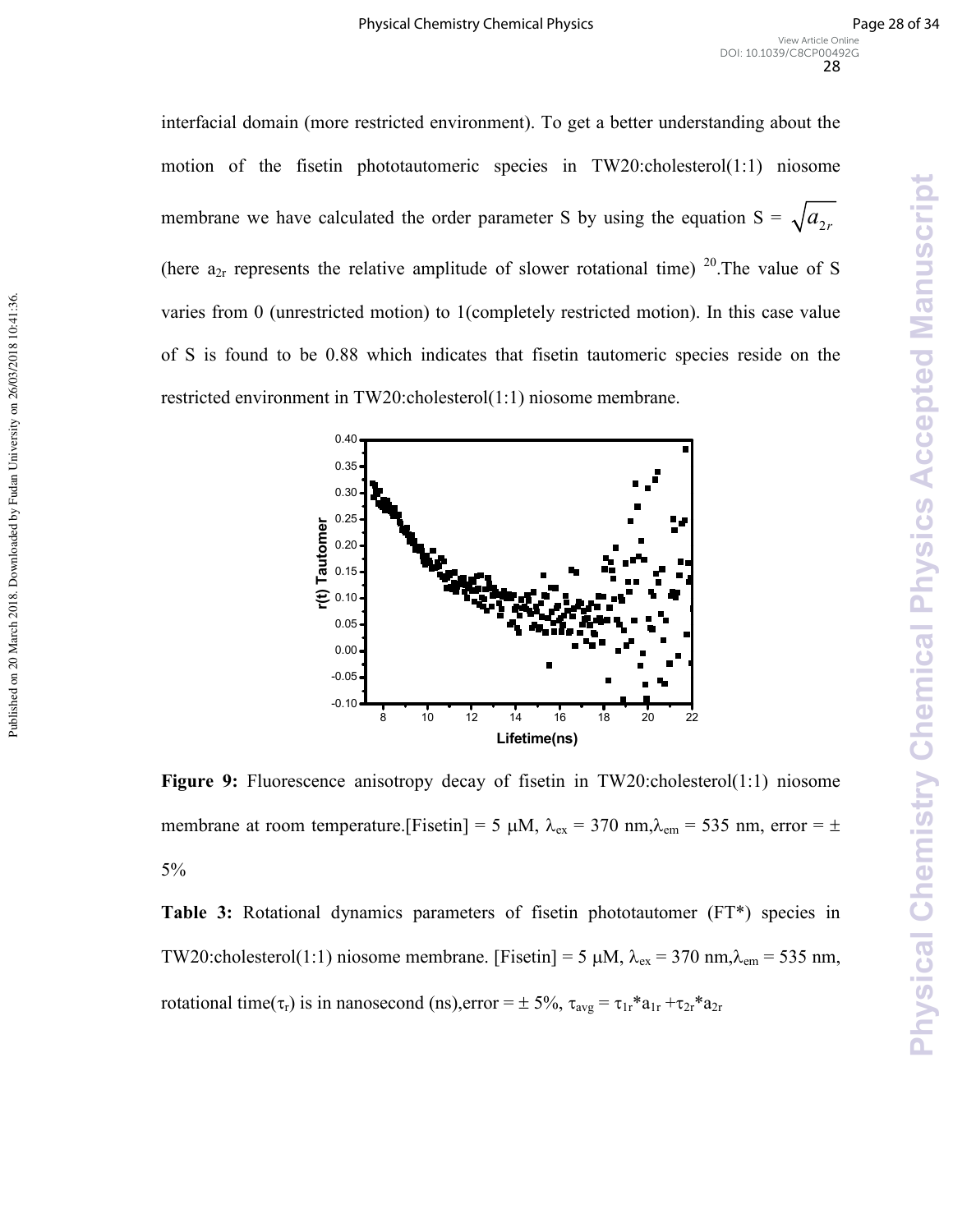Published on 20 March 2018. Downloaded by Fudan University on 26/03/2018 10:41:36.

| $\tau_{1r}$ , $a_{1r}$ | $\tau_{2r}$ , a <sub>2r</sub> | <b>L</b> avg | ' n  | $\chi$ <sup>2</sup> |
|------------------------|-------------------------------|--------------|------|---------------------|
| 1.04(6)                | 16.50(94)                     | 15.57        | 0.33 | 1.24                |

# Scavenging Activity of Fisetin in Niosome Membrane using DPPH radical

Figure 10 represents the DPPH-scavenging activity of fisetin in TW20:cholesterol(1:1) niosome membrane as a function of time. The absorption spectra and corresponding point plot for the absorbance value of DPPH radical (at 524 nm) in fisetin loaded niosome membrane is represented in figures S11 and S12 respectively. The absorption maximum of DPPH at 524 nm is well known in 1:1 mixture of ethanol and buffer  $35$ . In TW20:cholesterol(1:1) niosome membrane also DPPH radical has an absorbance maximum at 524 nm (figure S11). The antioxidant activity of fisetin as a function of time is calculated by using equation 5. It is observed that with increase in time the scavenging activity of fisetin loaded in niosome membrane increases. This increase value of scavenging activity indicates that fisetin may be used as a good antioxidant in TW20:cholesterol(1:1) niosome membrane.

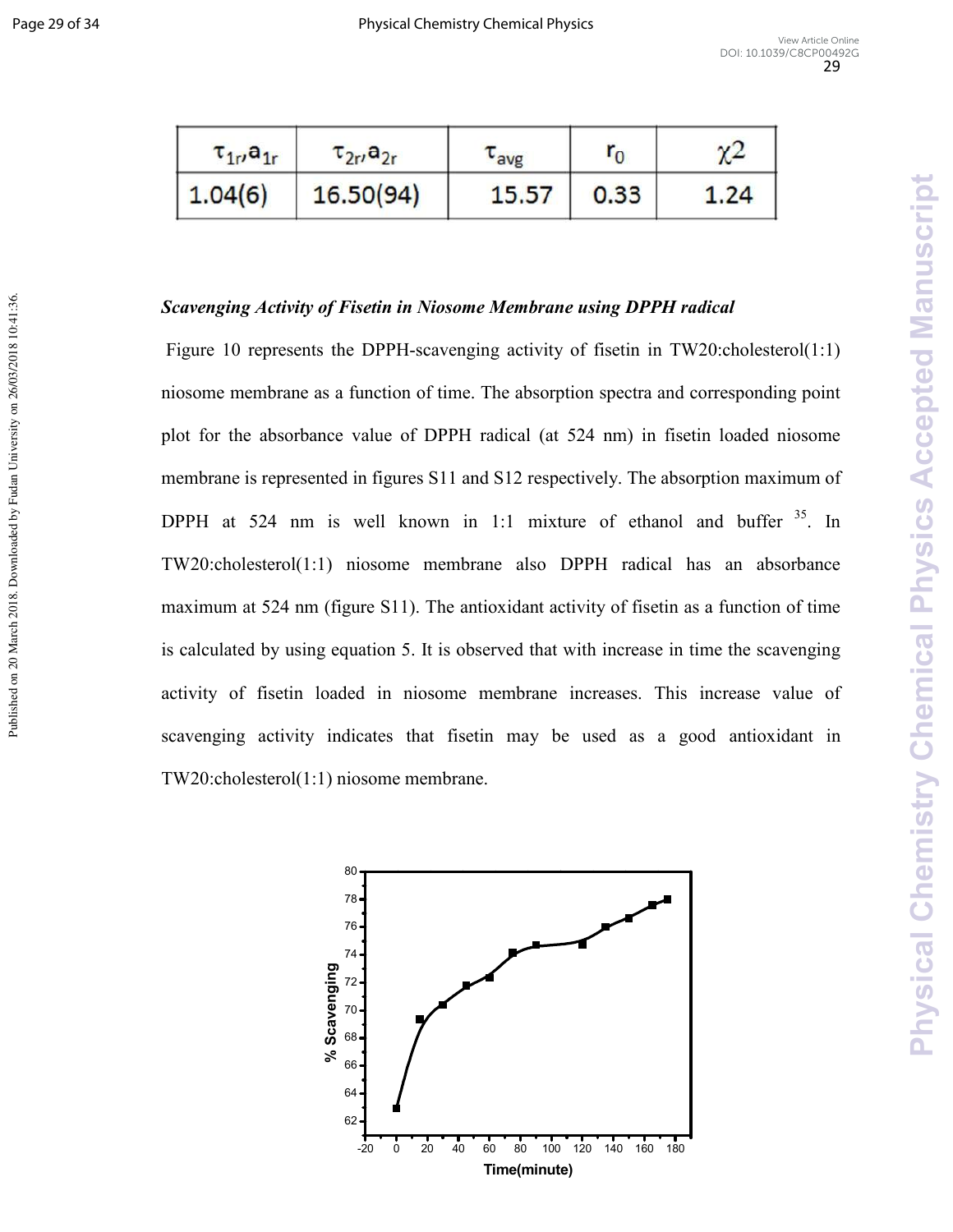Physical Chemistry Chemical Physics Accepted Manuscript

**Figure 10:** DPPH Scavenging activity of fisetin in TW20:cholesterol(1:1) niosome membrane with variation in time. The scavenging activity increases with increase in time.  $[Fisetin] = 5 \mu M$ ,  $[DPPH] = 50 \mu M$ .

#### **Conclusions**

This study use the multiple fluorescence parameters (intensity, transition energy, fluorescence lifetime, fluorescence anisotropy) of the four prototropic forms (ground state anion, excited state anion, neutral form emission and phototautomer emission) of fisetin to understand the TW20:cholesterol (1:1) niosomal membrane and its changes in hydration level with temperature. There is no role of surface charge on the multiprototropic emission of fisetin as observed from zeta potential measurement. Fisetin partitions well into the TW20:cholesterol(1:1) niosome membrane having partition coefficient value  $2.7 \times 10^4$  M <sup>1</sup> at 10 °C. The bathochromic shift of anionic emission (470 - 481 nm) gives information about the water accessibility at the niosomal interfacial domain with variation in temperature. The motional resistance offered by the interfacial domain of the niosomal membrane to small molecules was estimated by calculating microviscosity using fluorescence anisotropy and fluorescence lifetime values. The microviscosity value at the niosomal interfacial domain decreases from 9 mPa S to 1.81 mPa S with increase in temperature. Fisetin phototautomeric species are observed to get distributed in the two different regions of niosomal interfacial domains (the water-accessible outer side and the water deficient inner side) having two different rotational time constants as observed from fluorescence anisotropy decay study. The interfacial location of fisetin in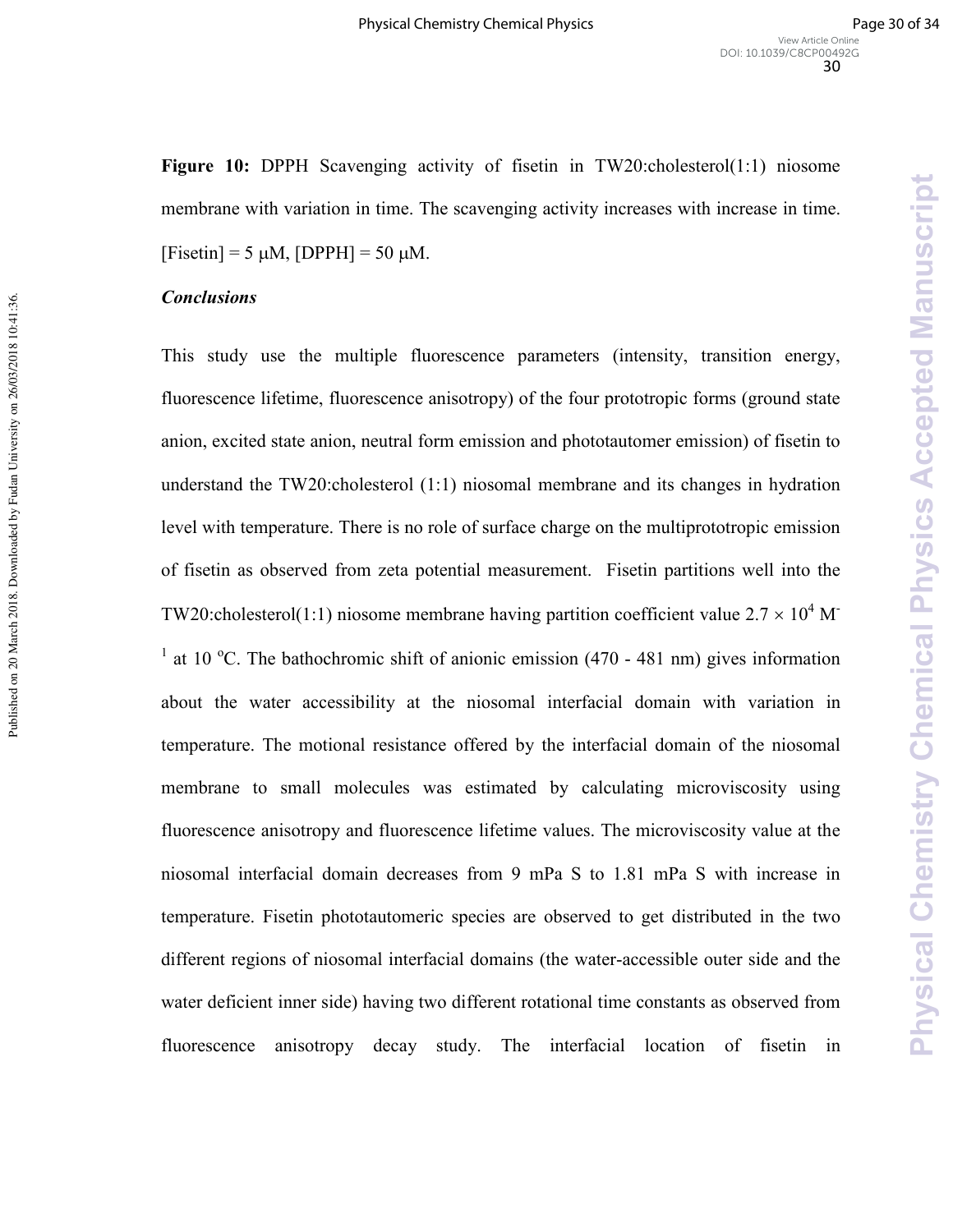Published on 20 March 2018. Downloaded by Fudan University on 26/03/2018 10:41:36.

TW20:cholesterol(1:1) niosome membrane could have an important implication with regards to antioxidant activity as confirmed from DPPH scavenging study.

# Acknowledgements:

This research was supported by a research project funded by the Department of Science and Technology, Government of India. The authors thank Dr. E. Prasad, Department of chemistry, IIT madras, for his kind help in carrying out DLS experiments. J.M thanks IIT madras and J.S thanks DST for fellowship.

# **References:**

- **!6** A. K. Mishra, in "Understanding and Manipulating Excited State Processes", Molecular and Supramolecular Photochemistry Series, Eds Ramamurthy, V.; Schanze, K. S. Marcel Dekker, Inc., New York, 2001, Chapter 10*+ 8***(** 577.
- **6** S. Das, A. Maity and P. Purkayastha, *J. Photochem. Photobiol. B Biol.*, 2015, **!10**, 305–310.
- **06** A. Banerjee and P. K. Sengupta, *Chem. Phys. Lett*., 2006, **\*\***, 379–386.
- **\*6** S. Selvam and A. K. Mishra, *Photochem. Photobiol. Sci.*, 2011, **!**, 66–75.
- **16** B. Sengupta, B. Pahari, L. Blackmon and P. K. Sengupta, *PLoS One*, 2013, **3(** e65383.
- **+6** M. H. Gordon and A. Roedig)Penman, *Chem. Phys. Lipids*, 1998, **42**, 79–85.
- **26** S. Chaudhuri, A. Banerjee, K. Basu, B. Sengupta and P. K. Sengupta, *Int. J. Biol. Macromol.,* 2007, **\*!**, 42–48.
- **36** S. Sannigrahi, U. K. Mazuder, D. K. Pal, S. Parida and S. Jain, *IJPR.*, 2010, **4**, 75) 82.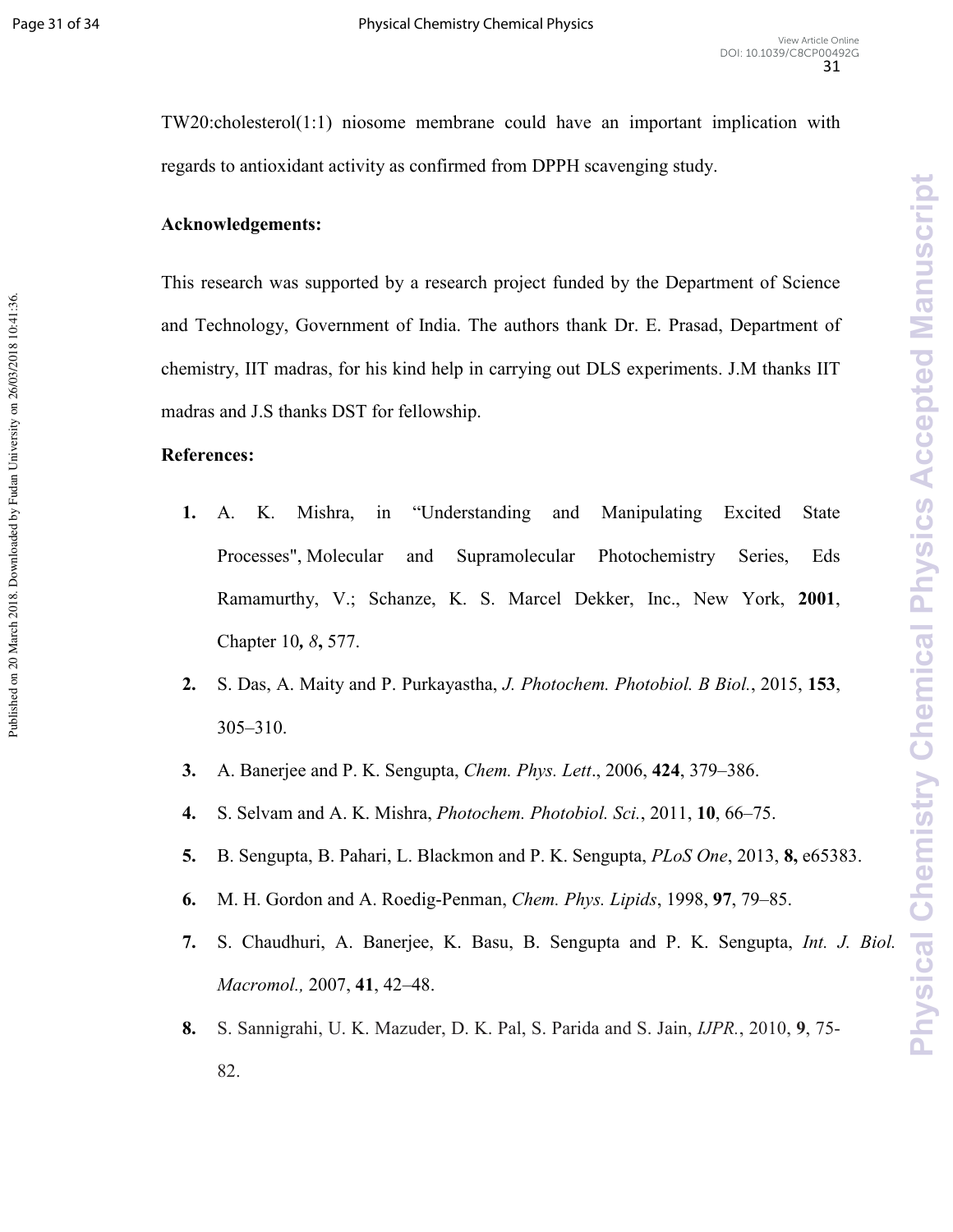- **9.** O. Benavente-García and J. Castillo, *J. Agric. Food Chem.*, 2008, **56**, 6185–6205.
- 10. M. R. Guzzo, M. Uemi, P. M. Donate, S. Nikolaou, A. E. H. Machado, L. T. Okano, *J. Phys. Chem. A, 2006, 110, 10545-10551.*
- 11. M. Mohapatra, and A. K. Mishra, *J. Phys. Chem. B*, 2011, **!!1**, 9962–9970.
- 12. Y. Chen, Q. Wu, L. Song, T. He, Y. Li, L. Li, W. Su, L. Liu, Z. Qian, C. Gong, *ACS Appl. Mater. Interfaces*, 2015, **2**, 534−542.
- 13. M. Funes, N. M. Correa, J. J. Silber, M. A. Biasutti, *J. Photochem. Photobiol.*, 2007, **30**, 486–493.
- 14. A. Girigoswami, S. Das, S. De, *Spectrochim. Acta A*, 2006, **64**, 859–866.

Published on 20 March 2018. Downloaded by Fudan University on 26/03/2018 10:41:36.

- 15. H. Abdelkader, A. W. G. Alani and R. G. Alany, D*rug Deliv.*, 2014, **!**, 87–100.
- 16. C. Marianecci, L. Di Marzio, F. Rinaldi, C. Celia, D. Paolino, F. Alhaique, S. Esposito and M. Carafa, *Adv. Colloid Interface Sci.*, 2014, 205, 187–206.
- 17. J. Swain, J. Mishra, A. Singh and A. K. Mishra, *New J. Chem.*, 2017, **\*!(** 8270– 8278.
- 18. J. Mishra, J. Swain and A. K. Mishra, *J. Phys. Chem. B*, 2018, **!**, 181–193.
- **!46** J. R. Lakowicz, *Principles of Fluorescence Spectroscopy*; Springer Science & Business Media, 2007.
- 20. M. Mohapatra and A. K. Mishra, *Langmuir,* 2013, **4**, 11396–11404.
- 21. S. Mandal, C. Banerjee, S. Ghosh, J. Kuchlyan and N. Sarkar, *J. Phys. Chem. B*, 2013, **!!2**, 6957–6968.
- 22. D. Pozzi, R. Caminiti, C. Marianecci, M. Carafa, E. Santucci, S. C. De Sanctis and G. Caracciolo, *Langmuir* 2010, **26**, 2268–2273.
- **23.** M. E. Mohanty and A. K.Mishra, *J. Polym. Res.*, 2013, **20**, 185.
- 24. M. Shinitzky and Y. Barenholz, *Biochim. Biophys. Acta*, 1978, **515**, 367–394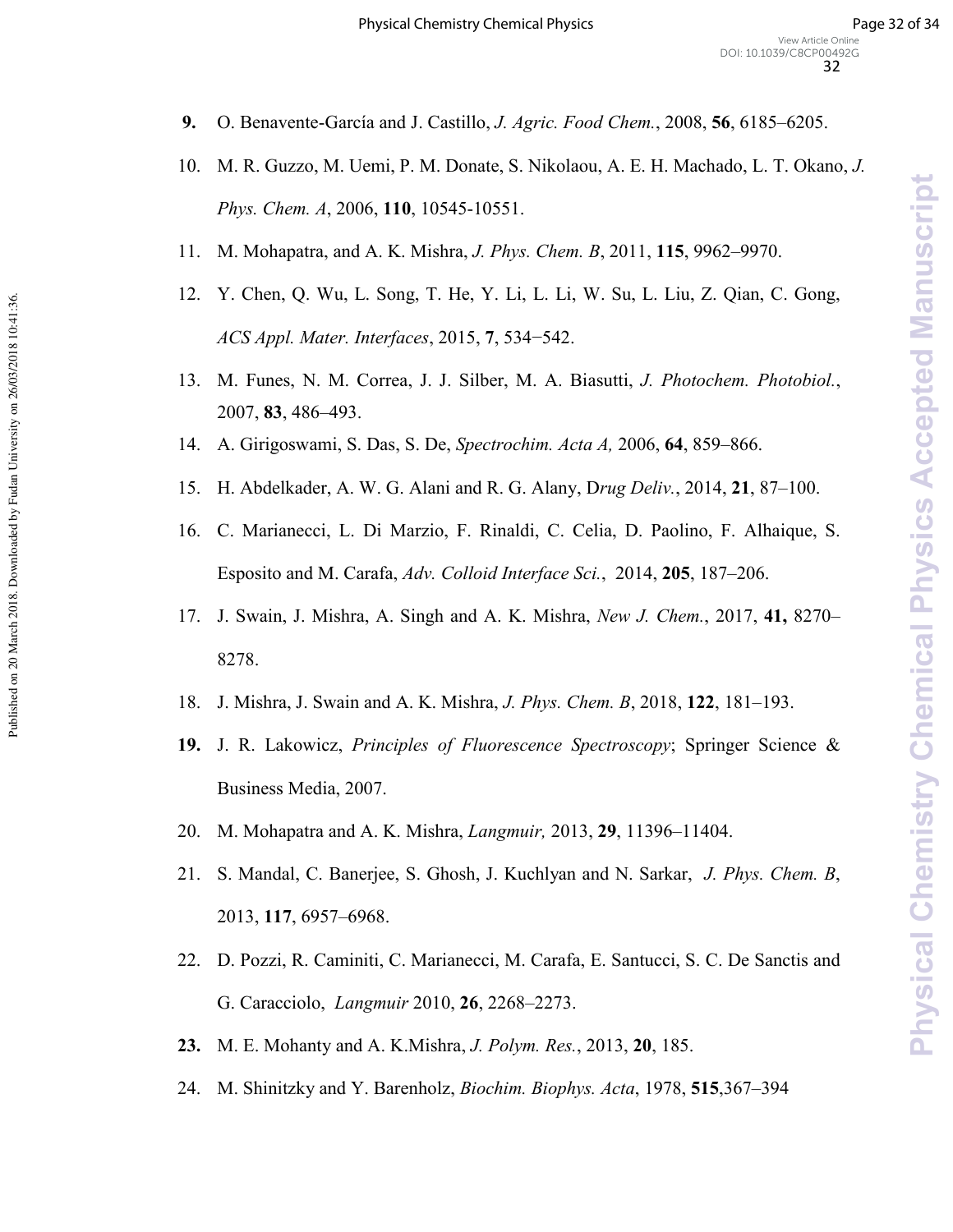Published on 20 March 2018. Downloaded by Fudan University on 26/03/2018 10:41:36.

- 25. J. Swain, M. Kamalraj, H. S. P. Rao and A. K. Mishra, *RSC Adv.*, 2014, **\*** ,55377– 55382.
- 26. T. Wang, H. Lin, Q. Tu, J. Liu and X. Li, *Adv. Pharm. Bull.*, 2016, **+**, 267–270.
- 27. O. Friaa and D.Brault, *Org. Biomol. Chem.*, 2006, **\*** , 2417.
- 28. S. Zhang and X. Wang, *J. Phys. Chem. B,* 2016, **!**, 7392–7400.
- 29. M. E. Mahmood and D. A. F. Al-Koofee, *Glob. J. Sci. Front. Res. Chem.*, 13.
- 30. Z. J. Huang and R. P. Haugland, Biochem. Biophys Res. Commun., 1991, **!3!**, 166−171.
- 31. J. Swain and A. K. Mishra, *J. Phys. Chem. B*, 2015, **!!4**, 12086–12093.
- 32. E. Schonbrunn, S. Eschenburg, K. Luger, W. Kabsch and N. Amrhein, *Proc. Natl. Acad. Sci.*, 2000, **42**, 6345–6349.
- 33. V. Arrigler, K. Kogej, J. Majhenc and S. Svetina, *Langmuir,* 2005, **!**, 7653–7661.
- 34. B. K. Paul, N. Ghosh, R. Mondal and S. Mukherjee, *J. Phys. Chem. B,* 2016, **!** , 4091– 4101
- 35. O. Friaa and D. Brault, *Org. Biomol. Chem.,* 2006, **\***, 2417–2423.